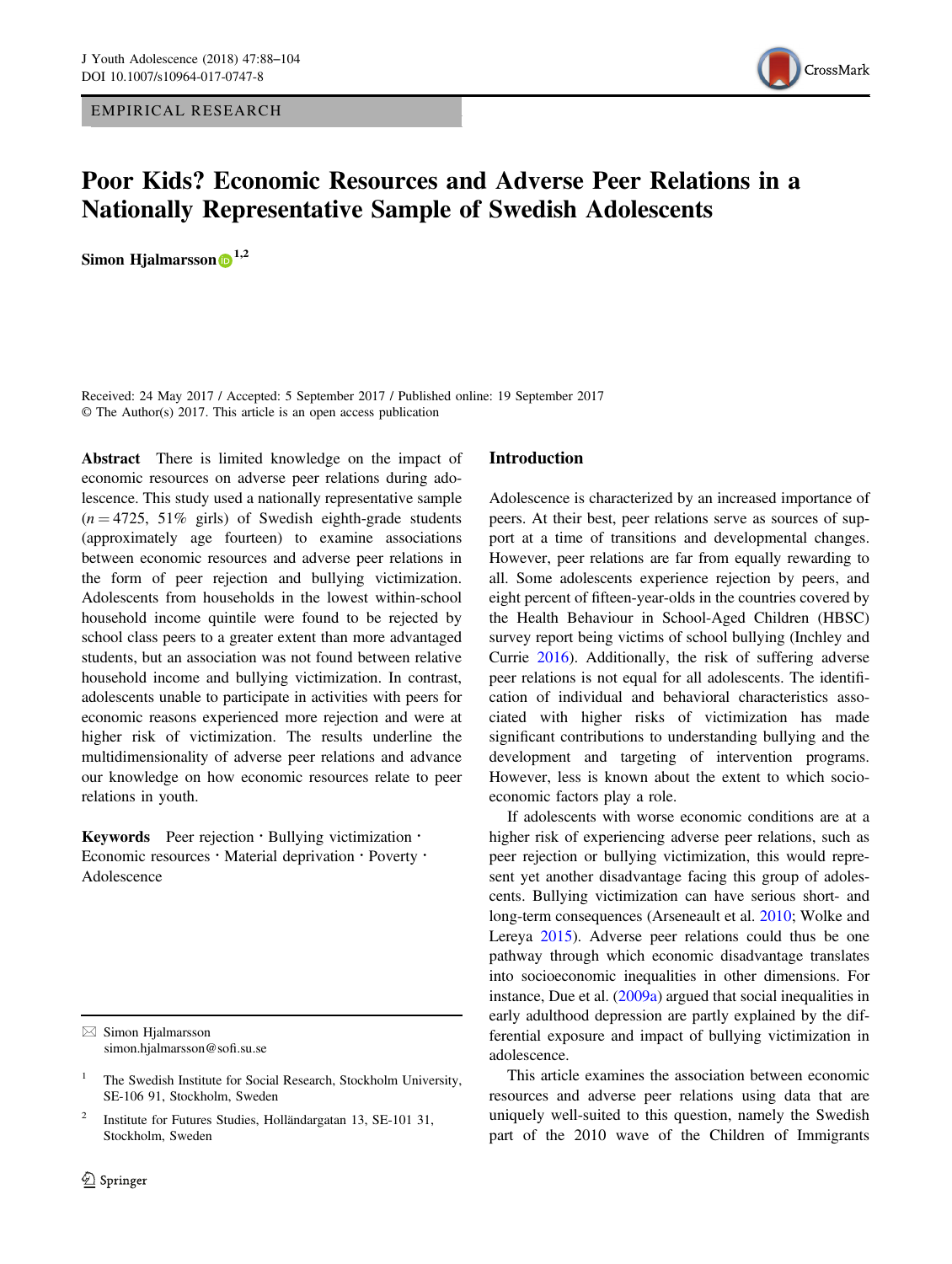Longitudinal Study in Four European Countries (CIL-S4EU). This is a nationally representative sample of Swedish eighth-grade students (approximately age fourteen), containing a school-based survey directed to the adolescents, and matched information on household income and parental characteristics gathered from administrative and taxation register data. While previous research has predominantly examined the association between economic resources and adverse peer relations through measures of household economic resources measured in absolute terms, the current study applies an adolescent-centered perspective of economic resources: Economic resources are measured on (1) the household level, in terms of household income assessed relative to the household income of others in the same school, and (2) the individual level, in terms of adolescents' self-reported economic and material deprivation. In addition, adverse peer relations are measured using two outcomes: Bullying victimization is measured through self-reports, while peer rejection is reported by school class peers and collected through sociometric (network) procedures. The use of two distinct forms of adverse peer relations, reported from different sources, allow for a more comprehensive understanding of the potential associations between economic resources and adverse peer relations.

#### Peer Rejection and Bullying Victimization

There are several distinct forms of adverse peer relations, of which peer rejection and bullying victimization are two examples. Peer rejection describes a peer group's attitude towards a member, that is, the degree of social avoidance, or reluctance to affiliate with, the individual student (cf. discussion in Juvonen and Gross [2005\)](#page-15-0). It should be noted that, as a concept, peer rejection does not necessarily involve negative treatment by peers (cf. Schuster [2001](#page-15-0)). To be bullied, on the other hand, is to repeatedly and over time be the target of intentionally hurtful behaviors by peers when a power imbalance is also present, making it hard to defend oneself (Olweus [1993\)](#page-15-0).

Although peer rejection does not always involve victimization (e.g., Knack et al. [2012\)](#page-15-0), peer rejection and bullying victimization tend be fairly strongly correlated, especially when bullying victimization is measured through peer reports (Schuster [2001](#page-15-0); Scholte et al. [2013](#page-15-0)). Peer rejection has also been found to predict victimization in longitudinal studies (e.g., Hodges and Perry [1999](#page-15-0); Salmivalli and Isaacs [2005](#page-15-0)). Here, however, the purpose is not to examine links between peer rejection and bullying victimization but to examine whether economic resources are associated with either.

#### Economic Resources and Adverse Peer Relations

Lacking the economic resources needed to participate in consumption and activities undertaken by peers could make it harder to create and maintain friendship relations. Indeed, poorer children and adolescents report having fewer friends (Olsson [2007](#page-15-0); Sletten [2010](#page-16-0)), receive less friendship nominations from school peers (Bolger et al. [1995](#page-14-0); Hjalmarsson and Mood [2015\)](#page-15-0), and are at a higher risk of social isolation in the school class (Hjalmarsson and Mood [2015](#page-15-0)). Students with few friends, and especially those with no friends, in school are more likely to be victimized (Juvonen and Graham [2014\)](#page-15-0), perhaps since bystanders are likely less prone to defend peers that they do not consider friends or with whom they do not want to be affiliated (cf. Hodges and Perry [1999\)](#page-15-0).

Theories of relative poverty and deprivation suggest that economic inability to participate in common or expected activities or consumption generates feelings of shame and inadequacy, sometimes resulting in social withdrawal (e.g., Townsend [1979\)](#page-16-0). Previous research has found both household economic resources and adolescents' own experienced economic and material deprivation to be associated with internalizing symptoms and self-rated health (e.g., Plenty and Mood [2016\)](#page-15-0). Internalizing problems (e.g., anxiety, insecurity in social interactions, and social withdrawal) are important risk factors for victimization (Juvonen and Graham [2014](#page-15-0); Reijntjes et al. [2010\)](#page-15-0).

Peers might also stigmatize adolescents from poorer backgrounds. Experimental research has found that persongroup differences increase the risk of victimization (Wright et al. [1986;](#page-16-0) Boivin et al. [1995\)](#page-14-0). When adolescents are asked to explain why bullying occurs, a common claim is that the victim deviates from group norms (Thornberg [2011;](#page-16-0) Thornberg and Knutsen [2011\)](#page-16-0). A consistent finding from qualitative interviews with children in low-income families is the perceived importance of maintaining economic appearances in order to avoid being seen as different (Attree [2006](#page-14-0); Ridge [2011\)](#page-15-0). A lack of economic resources could itself form the basis for perceived deviation, but having less economic resources than others could also lead to deviation from group norms in other dimensions. For instance, poorer students may be construed as different based on "wrong" or out of fashion clothing (e.g., Frisén et al. [2008](#page-15-0)). Not being able to participate in normatively expected activities or consumption may lead to being seen by peers as "boring, cheap or weird" (Fernqvist [2013:](#page-15-0)79).

# Previous Research on Inequality in Rejection and Victimization

Scarce research attention has been given to whether economic resources are related to peer rejection. An early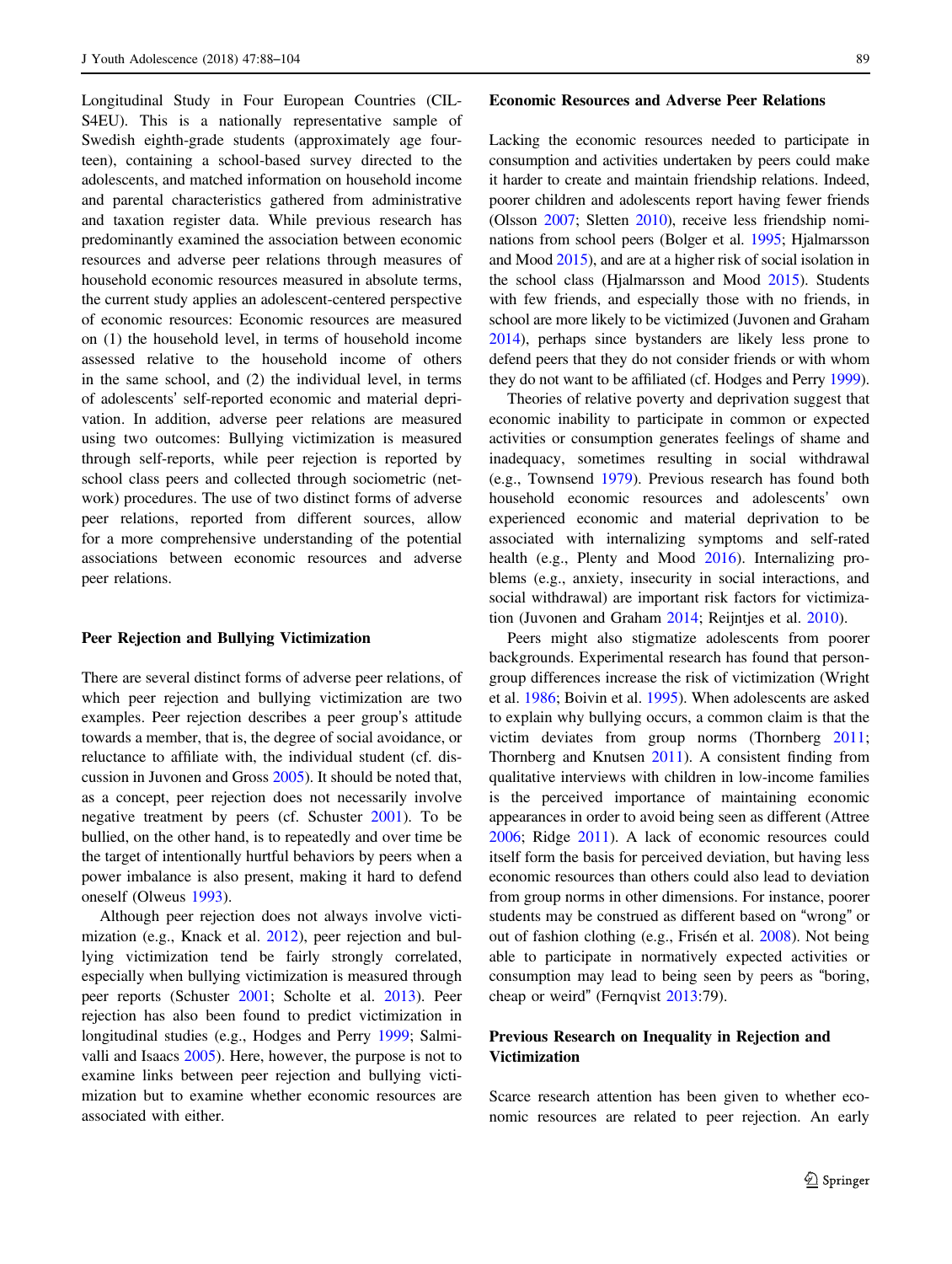example is Patterson et al. ([1990,](#page-15-0) [1991\)](#page-15-0), who found that elementary school students from low-income families were twice as likely as other students to be rejected by school peers in a small American city. The association remained statistically significant after adjustment for ethnicity, family structure, and gender.

In comparison, more attention has been given to socioeconomic inequalities in bullying victimization. A recent meta-analysis (Tippett and Wolke [2014\)](#page-16-0) found that students from lower socioeconomic backgrounds had increased odds of victimization but that the overall association, while statistically significant, was fairly weak. However, Tippett and Wolke ([2014\)](#page-16-0) also noted that a wide range of measures have been used to conceptualize socioeconomic background. Stronger associations have been found by studies using measures of household wealth. For instance, Due et al. [\(2009b](#page-15-0)) used HBSC-data on 11-, 13-, and 15-year-olds in 35 countries and found that lower scores on the Family Affluence Scale (FAS) were associated with a higher risk of victimization. Employing a similar measure, Chaux and Castellanos ([2015\)](#page-14-0) used data from a large-scale survey of Colombian students in the 5th and 9th grades and found that students from households with fewer assets than others in the same school class were at a higher risk of victimization. Weaker associations have been found by studies using measures of parental education or occupation (e.g., Nordhagen et al. [2005](#page-15-0); Lemstra et al. [2012](#page-15-0)).

Only rarely have studies had access to information on household income. Olsson ([2007\)](#page-15-0) examined associations between household economic resources and a wide range of social outcomes—including victimization—using a nationally representative sample of Swedish 10–18-year-olds. Household income was associated with victimization, as was living in an economically vulnerable household (households with a low disposable income and no cash margin). However, after adjustment for parental and household characteristics (education, health, family structure, immigration background and type of region), associations were substantially reduced and no longer statistically significant.

These results indicate that victimization might not be affected by household economic resources per se but rather result from other factors associated with poorer economic conditions. The comparatively weak association between parental education and bullying victimization has already been mentioned, but other background factors, such as family structure, immigration background, parental health or unemployment, could also play a role. Students from single-parent households are more likely to report being victims of bullying in school (Fransson et al. [2017](#page-15-0)). Regarding immigration background, recent research in the Swedish context has reported mixed results. Hjern et al. [\(2013\)](#page-15-0) found that first-generation immigrant students have a higher overall risk of victimization, while Plenty and Jonsson [\(2017\)](#page-15-0) did not. However, both studies found the immigrant density of the school/school class to be of importance, indicating a more complex pattern of associations. Parental health problems may be associated with adolescents' own health issues or with internalizing symptoms brought forth by the situation of having a sick parent. A similar argument can be made for parental unemployment.

#### What Economic Resources Matter?

In the cases where previous literature has specifically studied the role of economic resources, the measures have almost exclusively been household-centered, referring to the household economic resources, and predominantly in absolute terms. Theoretically, this is unlikely to be the most appropriate choice when the outcome of interest is adverse peer relations in adolescence. First, insofar as parents' resources matter, they are more likely to matter in relative than in absolute terms. During adolescence, school peers are likely to constitute the most salient reference group, and the economic conditions of peers are likely to determine what level of consumption and material resources are needed for participation and to avoid being perceived (or perceiving oneself) as deviating from group norms (cf. Bernburg et al. [2009](#page-14-0)). If adolescents from low-income households tend to attend schools in which their economic conditions are comparable to peers, associations between household income and adverse peer relations may not be evident if household income is measured in absolute terms. Adolescents with fewer economic resources relative to others in the same school could still be more likely to experience adverse peer relations.

Second, defining the adolescents' economic situation in terms of the household economy renders the adolescents' own economy invisible, and ignores the fact that the withinhousehold distribution of resources may vary widely between families. Individual experiences of material deprivation can exist within more affluent households, and children in low-income households can sometimes be kept on material par with peers through parental self-sacrifice or support from outside the household (e.g., Kochuyt [2004\)](#page-15-0). Research using parental reports (Main and Bradshaw [2014](#page-15-0)) and household expenditure surveys (Kornrich and Furstenberg [2013](#page-15-0)) indicate that parents in low-income households allocate larger shares of their income on the material conditions of their children. The link between household income poverty and child material deprivation has in fact been found to be fairly weak, at least in the Swedish context (Mood and Jonsson [2015](#page-15-0)). Household income could thus be too indirect to capture adolescents' experienced material and economic conditions.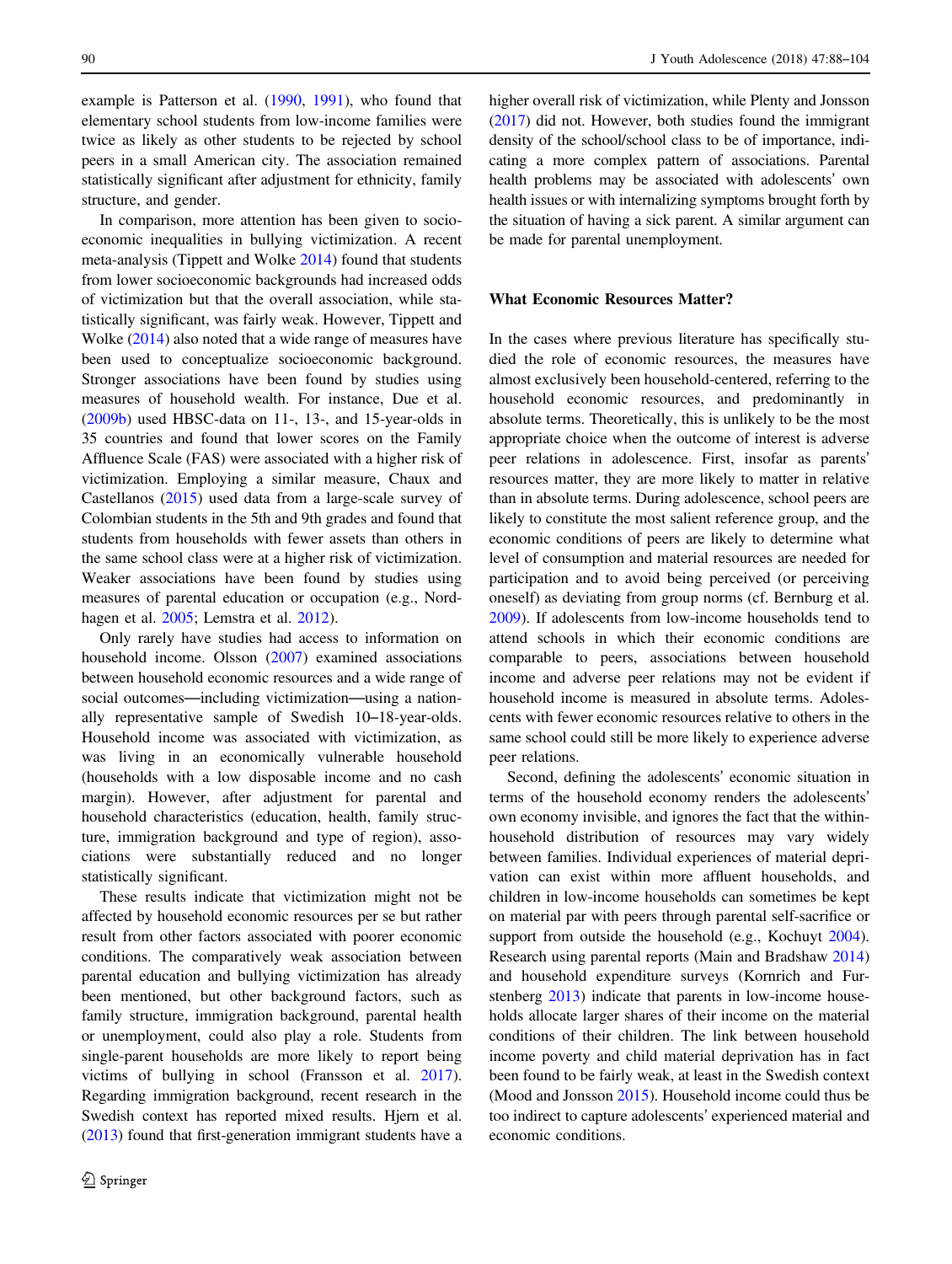A more direct measure can be achieved using indicators of adolescent self-reported material and economic deprivation. Adolescents' own economic and material conditions is what directly affects their opportunities for consumption and participation. For instance, lacking an own room could make it harder to bring home friends; an own cash margin allows for participation in spontaneous activities, or to make spending choices parents might not willingly provide funding for (e.g., following trends or fashion, buying snacks, lending money to a friend); and lacking access or control over material assets (e.g., a computer, TV, or phone with social functions), could bar from participation in activities, or complicate communication with peers. Adolescents' own resources will also be observable to peers to a much larger extent than the economic resources of parents.

Measures of own resources can be both absolute and relative. Previous research suggests that children and adolescents who lack an own cash margin (absolute measure) or who are not able to afford what many others in the same age group can afford (relative measure) are at a higher risk of victimization, even after controlling for household economic resources and parental characteristics (Olsson [2007](#page-15-0)).

#### The Current Study

The research presented above leads to the prediction that adolescents who are poorer than school peers are more likely to experience adverse peer relations. Thus, the first hypothesis states that adolescents from households with a lower disposable income relative to others in the same school are rejected by peers to a larger extent than their more affluent school class peers (Hypothesis 1). Relative household income is predicted to be associated with bullying victimization in the same way: Adolescents from households with a lower disposable income relative to others in the same school are more likely to be victims of bullying than their more affluent school class peers (Hypothesis 2).

Household income may be too indirect a measure to capture adolescents' experienced material deprivation, because the link between parental and child economic conditions has been found to be fairly weak. Therefore, adolescents' own economic and material conditions are expected to be associated with adverse peer relations independently of household income. The third hypothesis thus states that at a given household income, economically or materially deprived adolescents are rejected by peers to a larger extent than school class peers not experiencing deprivation (Hypothesis 3). The last hypothesis is that economic or material deprivation is associated with bullying victimization in a similar way: At a given household income, economically or materially deprived adolescents are more likely to be victims of bullying than school class peers not experiencing deprivation (Hypothesis 4).

#### **Methods**

### Procedure and Participants

Survey data were gathered from the Swedish part of the first wave of the CILS4EU-project (Kalter et al.  $2013$ ).<sup>1</sup>As the main goal of the CILS4EU-project was to collect information on the social, cultural and structural integration of adolescents of immigrant descent, the survey was conducted in schools and used a two-step clustered sampling approach. Schools were randomly selected within four strata based on the proportion of students with immigration background, oversampling schools with a higher proportion. Within the selected schools two school classes were randomly chosen for participation in the survey (CILS4EU [2016\)](#page-14-0). Survey weights account for the sampling probabilities and allow inferences about the 2010/2011 cohort of Swedish eighthgrade students (approximately age fourteen).

Statistics Sweden (the Swedish government statistics agency) collected the data in schools during the winter of 2010–2011. Respondents were asked to answer questionnaires and to complete tests on language proficiency and cognitive skills. In addition, sociometric (network) data were collected: students were asked to nominate other students in their class for questions of interpersonal relationships (e.g., "Who do you not want to sit next to?"). After ethical approval, Statistics Sweden linked the survey to information drawn from register data on household income and parental characteristics.

The original sample consisted of 5699 students in 251 classes and 129 schools. Students absent at the time of the survey  $(n = 674)$  were removed. Twenty-six students were omitted due to implausible responses on multiple items, as were the sociometric nominations they made. To reliably measure economic conditions in the school, schools where less than 30 students had valid information on income were excluded (affecting 14 schools, 18 school classes and 274 students), mostly affecting schools with fewer than 30 participating students. The analytical sample thus consisted of 4725 students in 233 classes and 115 schools.

The analytical sample was evenly distributed in regards to gender (51% female) and consisted of 69% students of majority background (Swedish born students with at least one Swedish born parent), 20% of students had a second generation immigration background (born in Sweden to

<sup>&</sup>lt;sup>1</sup> For a small number of observations, responses from Wave 2 and Wave 3 were used to replace missing data on stable characteristics (e.g., date and country of birth, gender).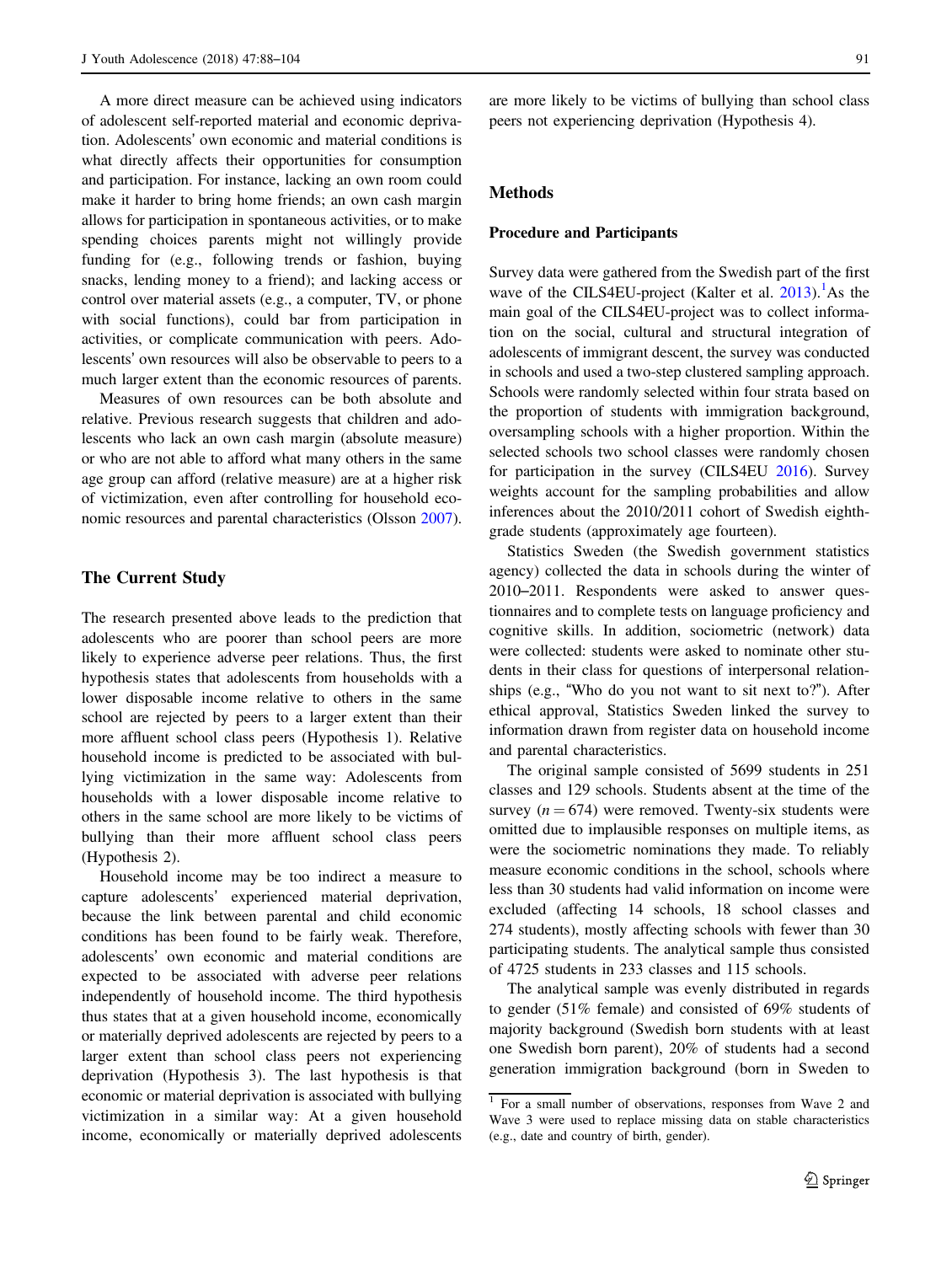foreign born parents), and 11% of students had a first generation immigration background (born outside Sweden to foreign born parents). Among students with a first or second generation immigration background 44% had a Middle Eastern or North African background, 25% an Eastern European background, 13% was of Sub-Saharan African descent, 8% had an Asian background, 5% had a Southern or Western European background, and 5% descended from other regions or could not be classified.

For the analysis of peer rejection a sub-sample was used. Since sociometric data are sensitive to nominator nonresponse 33 school classes in which less than 70% of students answered the question used to measure rejection were excluded; a response rate lower than approximately this level has been suggested as problematic (e.g., Cillessen and Marks [2011](#page-14-0); but see also Marks et al. [2013](#page-15-0)). The subsample for peer rejection was thus reduced to 4106 students in 200 classes and 112 schools.

#### **Measures**

#### **Outcomes**

Peer rejection The measure of peer rejection was based on the number of received sociometric nominations on the question, "Who do you not want to sit next to?". Students were allowed to make up to five nominations. Nominations where the nominated student was simultaneously reported as a friend were removed (185 students made 331 such overlapping nominations, representing approximately 3% of the total nominations given). To account for differences in class size and for class differences in nomination propensities, the number of received nominations were standardized by subtracting the school class mean of received nominations and dividing the remainder by the school class standard deviation (Newcomb and Bukowski [1983](#page-15-0)), thus expressing the difference from the school class mean in standard deviations. In order to facilitate the interpretation of the results, the standardized measure was then multiplied by the overall sample standard deviation. The resulting measure can be interpreted as the number of nominations received by the student relative to the school class mean. Continuous sociometric rejection measures have been found to have good test-retest reliability (Jiang and Cillessen [2005\)](#page-15-0).

Bullying victimization Bullying victimization was based on three questions in which the respondents were asked to think about the past month and report how often (every day, one or several times a week, less often, never) they had been afraid of, teased by, or bullied by other students. Adolescents experiencing any of these events at least once a week

were considered victimized, as were students experiencing all of the above events on a monthly basis.

#### Predictors

Relative household income Household income quintiles were created within schools and were based on taxation register data on the disposable income of the household (income from labor, capital, and social benefits available to the household after taxation) in 2010. In cases where custodial parents were registered as living in separate households, the mean of the two households was used. Adolescents in the middle within-school income quintile was used as the reference category.

Misses out on activities This item was measured based on the question: "How often do you miss out on activities your friends do because you can't afford it?" Students reporting that they often or always experience this problem were coded as 1, while all others were allocated to the reference category.

Lack of own cash margin Adolescents able to access 300 SEK (approximately \$30) by the next day were seen as having a *cash margin* and coded as the reference group, while adolescents who were not able to do so or who answered that they might be able to do so were seen as lacking a cash margin.

Lack of own room Adolescents reporting to have their own room for the question: "Do you have a room just for yourself?" was coded as the reference category, while 1 refers to not having one's own room.

Own material assets Material assets were measured as the sum of material assets the adolescent reported to own (out of own computer, TV, smartphone, and having a gaming console in the household).

## Control variables

Parental education Parental education was coded as the highest achieved educational degree of the parent(s) in 2010. It was based on register data and distinguishes between parents with at most a junior high school degree (högstadieexamen), a senior high school degree (gymnasieexamen), and parents with a higher educational degree (eftergymnasial utbildning).

Family structure Family structure was distinguished between adolescents whose parents reside in the same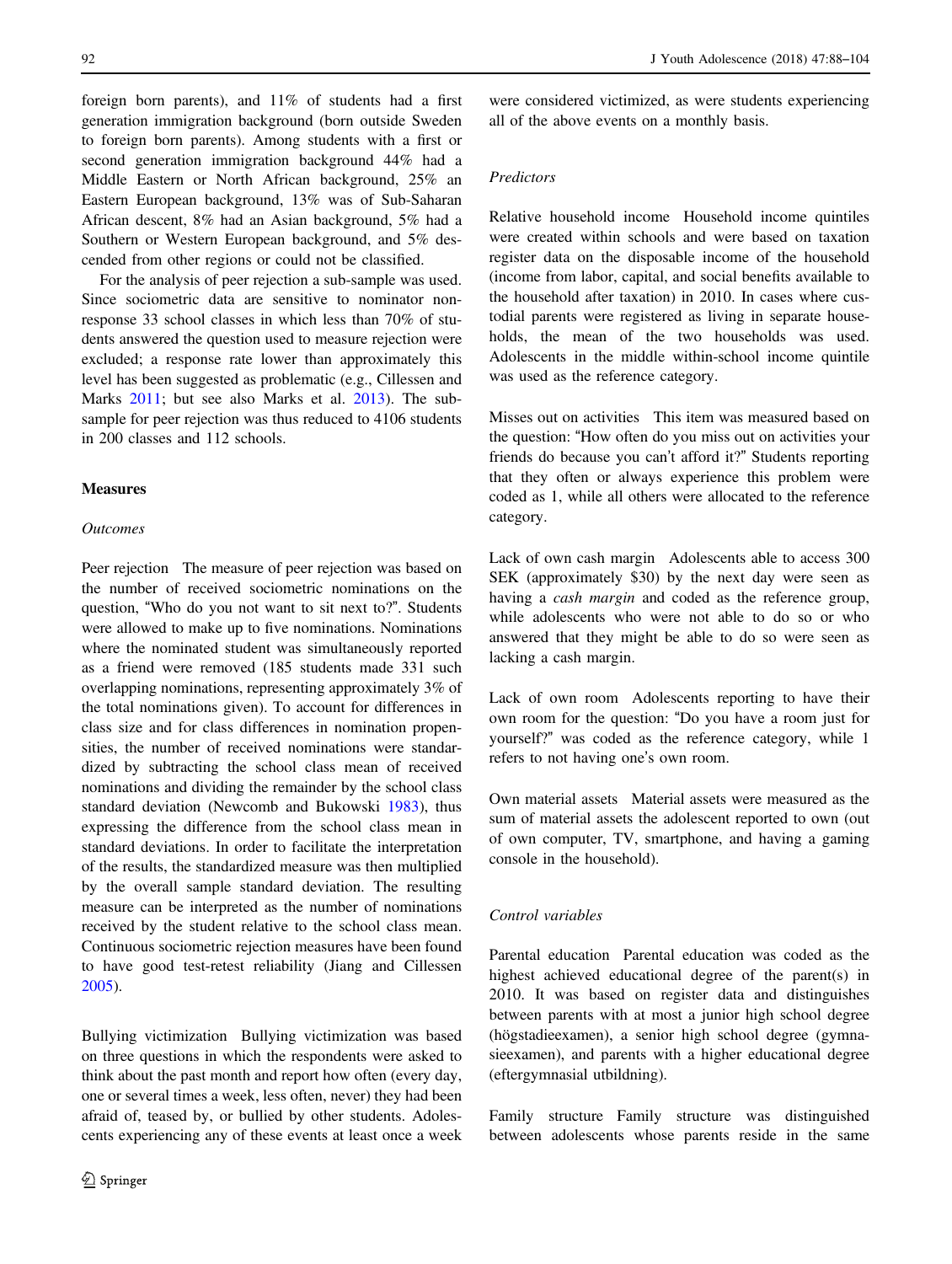household (i.e., who have parents that are married or cohabiting) and all other family forms. The variable was based on register data from 2010.

Migration background In regards to migration background, adolescents of majority background (i.e., having at least one Swedish-born parent) formed the reference category. Further distinctions were made between secondgeneration immigrants (born in Sweden to foreign-born parents), first-generation immigrants (born abroad to foreign-born parents) having migrated to Sweden more than 2 years prior to the interview, and first-generation immigrants having lived in Sweden for less than 2 years. Adolescents' place of birth was assessed using register data, as was the time since migration. Parents' country of birth was determined based on information provided by the students.

Parental receipt of disability pension Parental receipt of disability pension was collected from register data and indicates that at least one parent received disability pension during the year 2010. Disability pension compensates for income reductions caused by a permanently reduced working ability due to sickness, injury or disability.

Parental unemployment The adolescent was seen as having an unemployed parent if register data indicated that at least one parent had been unemployed for more than half of the year (during 2010).

Gender Gender used boys as the reference category and was based on self-reported survey data.

Age Age was measured in days but expressed in years and centered on the sample mean. The information came from the student questionnaires.

Cognitive test score Cognitive test score was coded as the sum of correctly answered questions (0–30) on a cognitive test that was carried out as part of the survey. This sum was then centered on the school class mean. A non-centered version of the variable was included as an auxiliary variable in the multiple imputation models (see section on Item nonresponse below).

Language test score The language test was exclusively used as an auxiliary variable in the multiple imputation models. The variable is based on a test of language proficiency (in Swedish), where the scores ranged from 0–30.

Externalizing behavior Externalizing behavior (scale 0–3, Cronbach's alpha .70) was measured as the mean score of eight items. The index was created based on four questions asking whether the respondent, during the last 3 months,

had "Deliberately damaged things that were not yours", "Stolen something from a shop/from someone else", "Carried a knife or weapon", or "Been very drunk"; and four questions where respondents reported how often (every day, once or several times a week, once or several times a month, less often, never) they "argue with a teacher", "get a punishment in school", "skip a class", or "come late to school".

Internalizing problems Internalizing problems (scale 0–3, Cronbach's alpha .78) was measured as the mean score on three items regarding how often the statements "I feel very worried", "I feel anxious", and "I feel depressed" was true about the student (never true, rarely true, sometimes true, often true).

#### Item Non-response

Table [1](#page-6-0) presents (unweighted) descriptive statistics for the analytical sample. While the use of administrative register data means that few observations lack information on household characteristics, approximately 16% ( $n = 738$ ) of observations in the analytical sample lack a response on at least one of the questions concerning adolescents' own economic resources (see proportion for each analysis variable in Table [1\)](#page-6-0). For this reason, multiple imputation by chained equations (MICE) was used to impute missing values. The mi impute command in Stata 14.2 was used to generate 20 imputed datasets. Imputation models included all variables used in the respective analysis. Additionally, since non-response was judged to mainly be a problem of respondent fatigue (other questions late in the survey also suffered low response rates), non-centered test scores from the cognitive ability and language proficiency test were included as auxiliary variables in both imputation models. Imputation models were stratified by gender to allow the analyses to assess interactions with gender. Cases with missing information on bullying victimization  $(n = 123)$ were included in the imputation model for bullying victimization, but excluded from the analysis, consistent with recommendations for missing data on outcome variables by Von Hippel ([2007\)](#page-16-0). Similarly, observations with missing data on household income and parental education were used in imputation models but excluded from analyses since the imputation model was not developed to account for the missing data mechanism of the missing register data. The same approach was used for observations lacking information on the cognitive test score used in the analysis of peer rejection (see Analytical Approach below). Models using casewise deletion are available in the Appendix (Table [3](#page-12-0)). The results are substantively similar.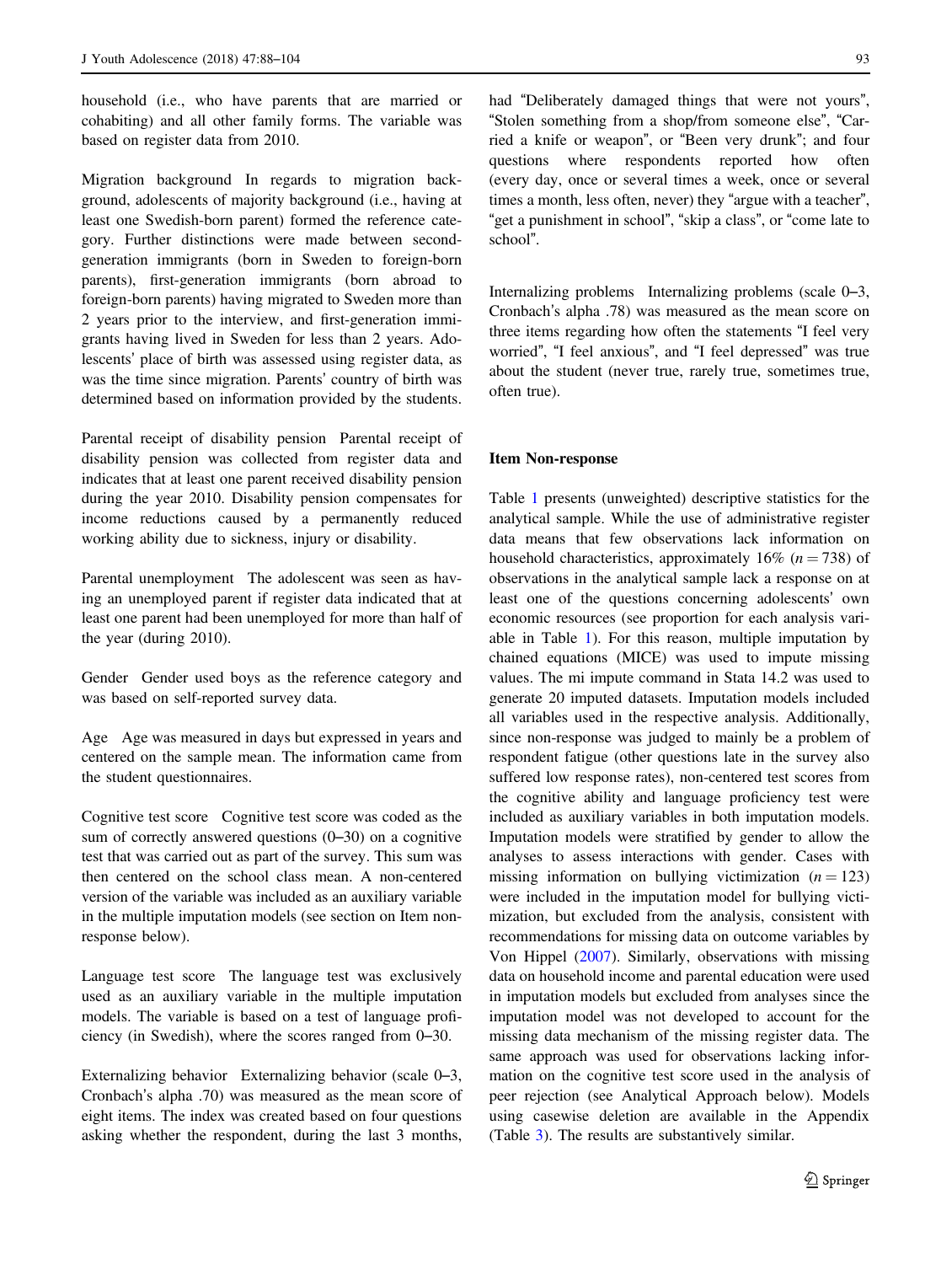| Outcomes                         | Freq. $(\%)$ |                                               | Freq. $(\%)$ | Mean (Std. D.) |
|----------------------------------|--------------|-----------------------------------------------|--------------|----------------|
| Bullying victimization           |              | Peer rejection (std. and scaled) <sup>a</sup> | 4106 (86.9)  | $-0.11(2.40)$  |
| Not victimized (ref.)            | 4165 (88.1)  | Missing                                       | 619 (13.1)   |                |
| Victimized                       | 437 (9.3)    |                                               |              |                |
| Missing                          | 123(2.6)     | Peer rejection $(raw)^a$                      | 4106 (86.9)  | 1.77(2.50)     |
|                                  |              | Missing                                       | 619 (13.1)   |                |
| Predictors                       |              |                                               |              |                |
| Relative household income        |              | Cash margin                                   |              |                |
| Quintile 1                       | 966 (20.4)   | Has cash margin (ref.)                        | 2841 (60.1)  |                |
| Quintile 2                       | 923 (19.5)   | Lacks cash margin                             | 1330 (28.2)  |                |
| Quintile 3 (ref.)                | 940 (19.9)   | Missing                                       | 554 (11.7)   |                |
| Quintile 4                       | 947 (20.0)   |                                               |              |                |
| Quintile 5                       | 920 (19.5)   | Own room                                      |              |                |
| Missing                          | 29(0.6)      | Has own room (ref.)                           | 3511 (74.3)  |                |
|                                  |              | Lacks own room                                | 572 (12.1)   |                |
| Misses out on activities         |              | Missing                                       | 642 (13.6)   |                |
| Does not miss activities (ref.)  | 3878 (82.1)  |                                               |              |                |
| Misses activities                | 300(6.3)     | Own material assets (0-4)                     | 4034 (85.4)  | 2.59(1.05)     |
| Missing                          | 547 (11.6)   | Missing                                       | 691 (14.6)   |                |
| Control variables                |              |                                               |              |                |
| Family structure                 |              | Parental unemployment                         |              |                |
| Living with both parents (ref.)  | 2959 (62.6)  | Not unemployed (ref.)                         | 4351 (92.1)  |                |
| Not living with both parents     | 1766 (37.4)  | Unemployed                                    | 374 (7.9)    |                |
| Missing                          | 0(0.0)       | Missing                                       | 0(0.0)       |                |
| Parental education               |              | Gender                                        |              |                |
| Comprehensive or lower           | 381 (8.1)    | Boy (ref.)                                    | 2321 (49.1)  |                |
| Upper secondary (ref.)           | 2069 (43.8)  | Girl                                          | 2404 (50.9)  |                |
| University                       | 2222 (47.0)  | Missing                                       | 0(0.0)       |                |
| Missing                          | 53 $(1.1)$   |                                               |              |                |
|                                  |              | Age at interview                              | 4725 (100.0) | 14.7(0.38)     |
| Migration background             |              | Missing                                       | 0(0.0)       |                |
| Majority (ref.)                  | 3232 (68.4)  |                                               |              |                |
| Second generation                | 958 (20.3)   | Age at interview (centered)                   | 4725 (100.0) | 0(0.38)        |
| First generation, $\geq 2$ years | 490 (10.4)   | Missing                                       | 0(0.0)       |                |
| First generation, $<$ 2 years    | 45 $(1.0)$   |                                               |              |                |
| Missing                          | 0(0.0)       | Cognitive test                                | 4466 (94.5)  | 17.72 (4.83)   |
|                                  |              | Missing                                       | 259(5.5)     |                |
| Parental disability pension      |              |                                               |              |                |
| No disability pension (ref.)     | 4281 (90.6)  | Cognitive test (centered)                     | 4466 (94.5)  | 0.02(4.41)     |
| Disability pension               | 444 (9.4)    | Missing                                       | 259(5.5)     |                |
| Missing                          | 0(0.0)       |                                               |              |                |
|                                  |              | Language test                                 | 4512 (95.5)  | 18.4(5.15)     |
|                                  |              | Missing                                       | 213(4.5)     |                |

<span id="page-6-0"></span>**Table 1** Unweighted descriptive statistics of the analytical sample  $(n = 4725)$ 

<sup>a</sup> Descriptive statistics for peer rejection refers to the rejection sub-sample. Missing refers to respondents in excluded school classes

#### Analytical Approach

Associations between economic resources and peer rejection were analyzed using ordinary least squares regressions. All models analyzing rejection included a control variable for cognitive ability (centered on the school class mean) due to the phrasing of the question used to construct the rejection measure ("Who do you not want to sit next to?").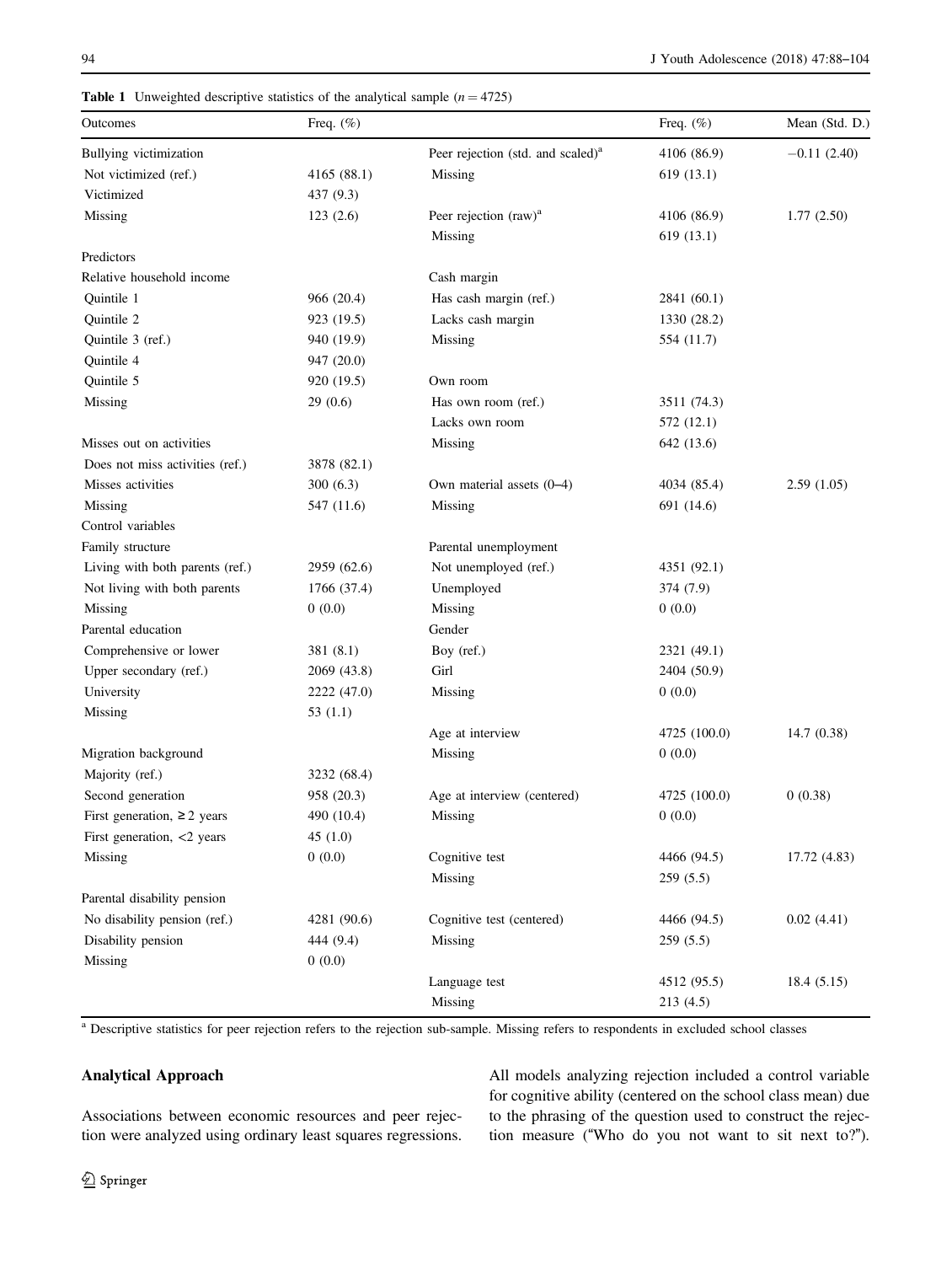The worry is that the measure may entail aspects of academic ability, making the student more or less attractive to sit next to (e.g., inability to help during class).

Associations between economic resources and victimization were analyzed using logistic regression. Estimates are presented as Average Marginal Effects (AME), which as opposed to odds ratios—allow for comparisons across models (e.g., Mood [2010](#page-15-0)). AME can be interpreted as the average percentage point change in the dependent variable associated with a one-unit increase in the independent variable.

For both outcomes, three sequential models were used. The first model examines relative household income. The second model adjusts for parental characteristics. The third model adds measures of own experienced economic and material deprivation. All models also adjust for age (expressed in years from the sample mean) and gender. Analyses were made using Stata 14.2. Official survey weights were used to account for the over-sampling of schools with larger proportions of students with immigration backgrounds. Standard errors are clustered (and heteroscedasticity robust) on the school class level.

Although the employment of control variables here is fairly extensive, it is unlikely to successfully adjust for all parental characteristics that may lead to confounding. As a robustness test, models including self-reported internalizing and externalizing behavior were also performed. The argument is that, after adjustment for the parental characteristics included in the models, most of the remaining unobserved parental characteristic should affect the risk of rejection and victimization through characteristics and behaviors of the adolescent (because peers are not very likely to observe parental characteristics directly). Thus, if an association remains after adjusting for internalizing and externalizing behavior, this provides stronger support for the hypothesis that there is an effect of household economy. However, since internalizing and externalizing behaviors are also likely to (1) be a mediating path for effects of economic resources and (2) be outcomes of victimization and rejection (i.e., they are endogenous to the model), these analyses should be considered only as a robustness test.

#### Results

#### Descriptive Statistics

Among responding students in the analytical sample, the (weighted) proportion of students reporting to miss out on activities with peers for economic reasons was 7%. A substantially larger proportion (32%) lacked a cash margin, 8% reported to lack an own room, and the average number of own material assets was 2.6. The measures of own

material deprivation were, at most, weakly correlated (r ranging between −.17 and .15). Turning to the (weighted) prevalence of adverse peer relations, 9.5% of students were classified as victimized and the average number of received rejection nominations (using the peer rejection sub-sample) was 1.8. The measures of adverse peer relations were weakly correlated  $(r = .14, p < .01)$ . Bivariate correlations between all outcome and predictor variables are available in the Appendix (Table [4\)](#page-13-0) and unweighted sample characteristics are shown in Table [1](#page-6-0) (above).

#### Results for Peer Rejection

We begin by analyzing associations between economic resources and peer rejection, where the outcome is the received number of rejection nominations relative to the average number of nominations received by other students in the same class. Table [2](#page-8-0) (Model 1) shows the association between relative household income and rejection, controlling for age, gender, and cognitive ability. Students in the lowest within-school household income quintile received 0.7 more rejection nominations (0.742, CI 0.451–1.032) than students in the middle-within-school household income quintile. Additionally, students in the second-lowest within-school household income quintile received more peer rejection nominations (0.370, CI 0.065–0.674) than students in the middle-within-school household income quintile. Adolescents from households in the highest and second-highest within-school household income quintiles received slightly fewer rejection nominations than the reference category, but in contrast to the lower withinschool household income quintiles, the differences were not statistically significant.

Adjusting for parental characteristics (Table [2,](#page-8-0) Model 2) reduced the strength of the association between relative household income and peer rejection. Being from a household in the lowest within-school household income quintile was associated with receiving 0.6 more rejection nominations (0.551, CI 0.230–0.873) than being from households in the middle quintile. Students in the secondlowest within-school household income quintile received 0.3 more peer rejection nominations (0.283, CI -0.028–0.595), no longer being a statistically significant difference from the reference category. Confounding in the form of parental characteristics thus explains at least part of the association between relative household income and peer rejection. It is noteworthy that adolescents who migrated to Sweden less than 2 years prior to the interview received large numbers of rejection nominations. The group, however, is small  $(n = 45)$ , and excluding them from the analyses does not change results (not shown).

The inclusion of variables measuring adolescent experienced economic and material deprivation (Table [2](#page-8-0), Model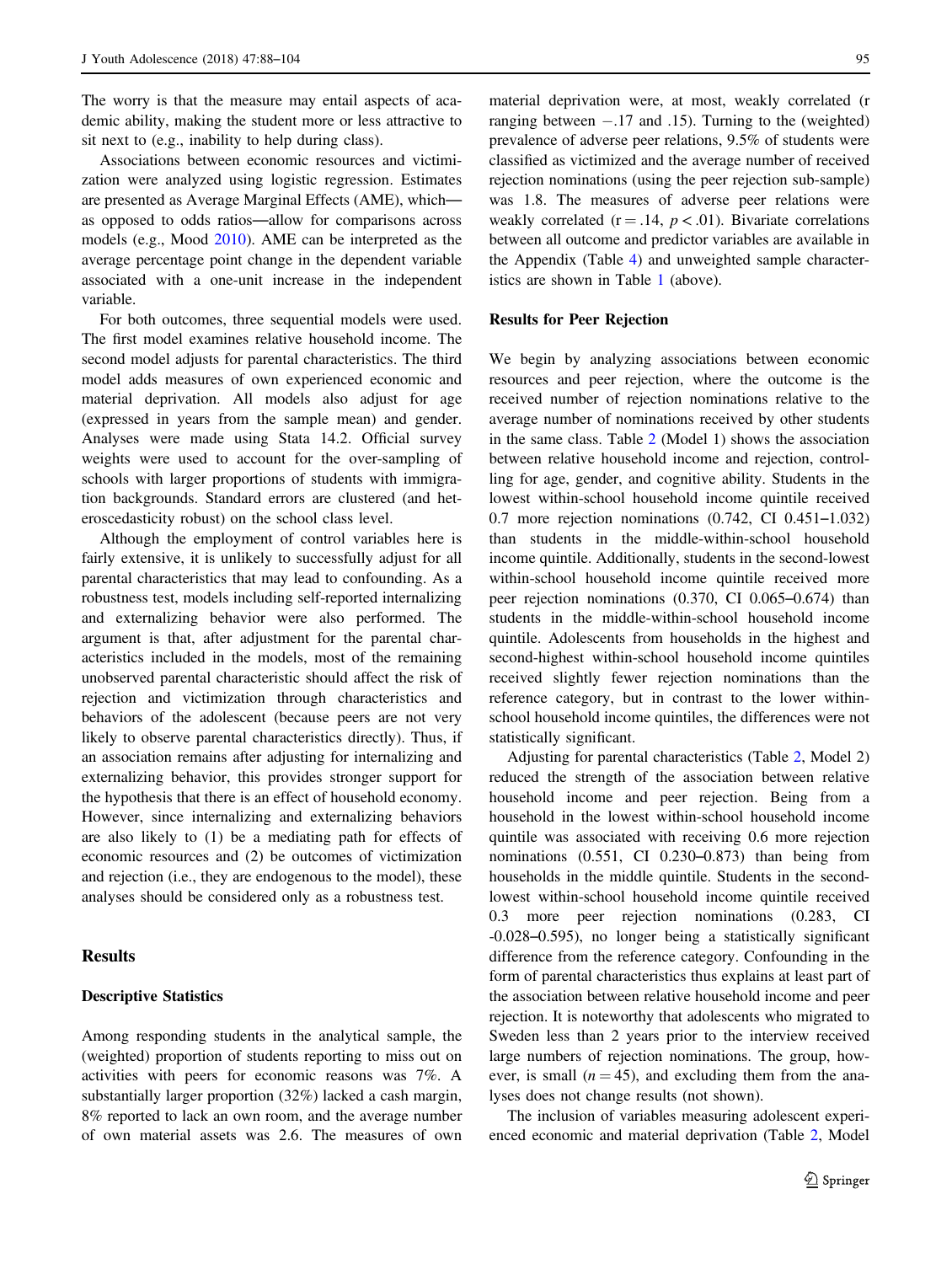<span id="page-8-0"></span>Table 2 Regression of received rejection nominations (Models 1–3) and the probability of bullying victimization (Models 4–6) on relative household income, own economic and material deprivation, and control variables. Models 1–3 give OLS regression coefficients, whereas Models 4–6 give average marginal effects from logistic regressions

|                                            | Peer rejection ( $n = 3895$ ) |            |            | Bullying victimization ( $n = 4548$ ) |            |            |
|--------------------------------------------|-------------------------------|------------|------------|---------------------------------------|------------|------------|
|                                            | Model 1                       | Model 2    | Model 3    | Model 4                               | Model 5    | Model 6    |
| Household income (ref., Quintile 3)        |                               |            |            |                                       |            |            |
| Quintile 1                                 | $0.742**$                     | $0.551**$  | $0.551**$  | 0.009                                 | $-0.011$   | $-0.011$   |
|                                            | (0.147)                       | (0.163)    | (0.163)    | (0.017)                               | (0.017)    | (0.017)    |
| Quintile 2                                 | $0.370*$                      | 0.283      | 0.271      | 0.015                                 | 0.004      | $0.000\,$  |
|                                            | (0.154)                       | (0.158)    | (0.157)    | (0.018)                               | (0.019)    | (0.018)    |
| Quintile 4                                 | $-0.044$                      | 0.006      | 0.010      | 0.009                                 | 0.014      | 0.016      |
|                                            | (0.134)                       | (0.135)    | (0.133)    | (0.017)                               | (0.018)    | (0.018)    |
| Quintile 5                                 | $-0.128$                      | $-0.034$   | $-0.026$   | $-0.004$                              | $-0.001$   | 0.002      |
|                                            | (0.149)                       | (0.151)    | (0.153)    | (0.016)                               | (0.016)    | (0.016)    |
| Not living with both parents               |                               | 0.054      | 0.033      |                                       | $0.033**$  | $0.028*$   |
|                                            |                               | (0.123)    | (0.124)    |                                       | (0.012)    | (0.012)    |
| Parental education (ref., Upper secondary) |                               |            |            |                                       |            |            |
| Comprehensive school or lower              |                               | 0.225      | 0.191      |                                       | $-0.005$   | $-0.007$   |
|                                            |                               | (0.249)    | (0.249)    |                                       | (0.026)    | (0.024)    |
| University                                 |                               | $-0.224**$ | $-0.205*$  |                                       | 0.007      | 0.009      |
|                                            |                               | (0.080)    | (0.079)    |                                       | (0.012)    | (0.012)    |
| Migration background (ref., Majority)      |                               |            |            |                                       |            |            |
| Second generation                          |                               | $0.298*$   | 0.258      |                                       | $-0.044**$ | $-0.042**$ |
|                                            |                               | (0.126)    | (0.139)    |                                       | (0.012)    | (0.013)    |
| First generation, $\geq 2$ years           |                               | 0.357      | 0.245      |                                       | 0.015      | 0.004      |
|                                            |                               | (0.189)    | (0.212)    |                                       | (0.025)    | (0.022)    |
| First generation, $<$ 2 years              |                               | 2.337**    | 2.304**    |                                       | 0.126      | 0.122      |
|                                            |                               | (0.454)    | (0.463)    |                                       | (0.132)    | (0.123)    |
| Parent has disability pension              |                               | $0.495*$   | $0.457*$   |                                       | 0.041      | 0.031      |
|                                            |                               | (0.194)    | (0.194)    |                                       | (0.027)    | (0.024)    |
| Parent is unemployed                       |                               | 0.346      | 0.328      |                                       | 0.002      | 0.001      |
|                                            |                               | (0.183)    | (0.185)    |                                       | (0.021)    | (0.021)    |
| Misses activities due to lack of<br>money  |                               |            | $0.673**$  |                                       |            | $0.109**$  |
|                                            |                               |            | (0.253)    |                                       |            | (0.027)    |
| Adolescent lacks cash margin               |                               |            | 0.092      |                                       |            | $0.040**$  |
|                                            |                               |            | (0.097)    |                                       |            | (0.011)    |
| Adolescent lacks own room                  |                               |            | 0.267      |                                       |            | 0.007      |
|                                            |                               |            | (0.216)    |                                       |            | (0.024)    |
| Own material resources (0-4)               |                               |            | 0.017      |                                       |            | $-0.006$   |
|                                            |                               |            | (0.047)    |                                       |            | (0.006)    |
| Cognitive test score (centered)            | $-0.068**$                    | $-0.060**$ | $-0.058**$ |                                       |            |            |
|                                            | (0.011)                       | (0.011)    | (0.011)    |                                       |            |            |
| Girl                                       | $-0.312**$                    | $-0.312**$ | $-0.306**$ | $-0.009$                              | $-0.009$   | $-0.013$   |
|                                            | (0.117)                       | (0.116)    | (0.117)    | (0.011)                               | (0.011)    | (0.012)    |
| Age at interview (centered)                | $-0.173$                      | $-0.224$   | $-0.230$   | 0.003                                 | 0.002      | $0.002\,$  |
|                                            | (0.125)                       | (0.125)    | (0.124)    | (0.015)                               | (0.015)    | (0.014)    |
| Constant                                   | $-0.175$                      | $-0.192$   | $-0.322$   |                                       |            |            |
|                                            | (0.120)                       | (0.127)    | (0.178)    |                                       |            |            |

Robust standard errors in parentheses

 $**p* < 0.05, ***p* < 0.01$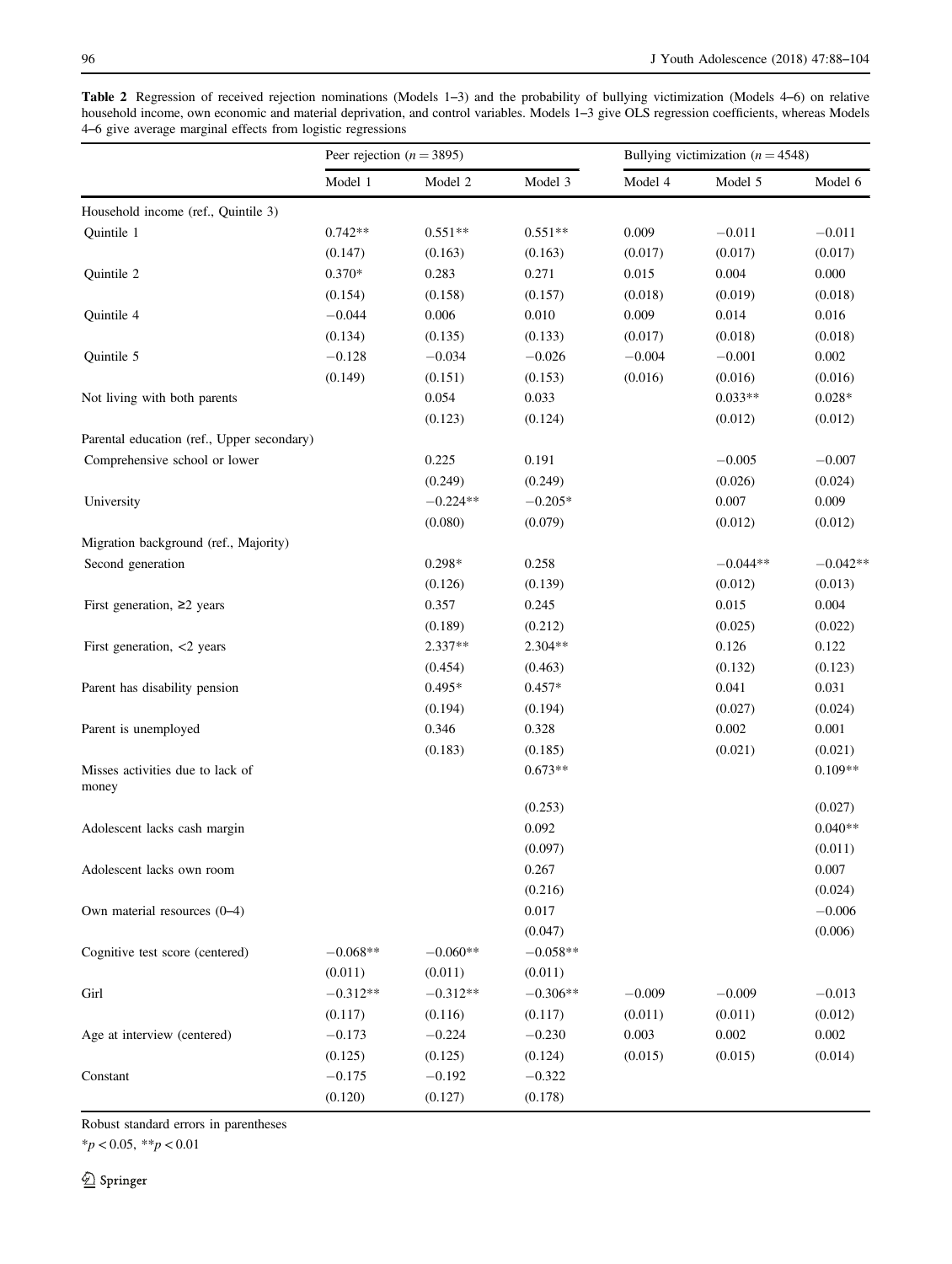3), only slightly changed the relative household income quintile coefficients. Adolescents missing out on activities with friends because they could not afford to participate received, on average, 0.7 (0.673, CI 0.174–1.172) more rejection nominations than students who did not experience this problem. Lacking an own cash margin, lacking an own room, and the number of own material assets were not significantly associated with the number of rejection nominations received. Exploratory analyses in which gender was interacted with economic resources showed that economic and material resources appear to be somewhat more important for girls than for boys (not shown).

In summary, adolescents in the lowest within-school household income quintile were found to be rejected by peers to a greater extent than more advantaged students, even after adjustment for household and parental characteristics (Hypothesis 1). This was also the case for adolescents who missed out on activities with peers due to a lack of economic resources. Since an association was not found for all measures of own experienced economic and material deprivation, the results provide only partial support for Hypothesis 3. Nevertheless, relative household income and at least some aspects of own experienced deprivation are associated with peer rejection.

#### Results for Bullying Victimization

We now turn to analyses of bullying victimization. No association between relative household income and victimization was found (Table [2](#page-8-0), Model 4), and this remained the case after adjusting for parental characteristics (Table [2,](#page-8-0) Model 5). Adding measures of adolescent experienced economic and material deprivation (Table [2](#page-8-0), Model 6) only marginally affected the coefficients for relative household income. However, adolescents reporting missing out on activities for economic reasons were 11 percentage points  $(0.109, CI\ 0.057-0.161)$  more likely on average to be victimized in school than students who did not experience this problem. Lacking a cash margin was associated with a 4 percentage-point greater probability of victimization (0.040, CI 0.018–0.062). Given that the average (weighted) risk in the sample was 9.5%, this represents a large increase in the probability of bullying victimization. In contrast, no statistically significant association was observed for lacking an own room or for the number of own material assets. No association was found to be statistically significantly moderated by gender (not shown).

Thus, no evidence of a relationship between relative household income and victimization was found (Hypothesis 2), while measures of adolescents' experienced economic deprivation—in the form of lacking an own cash margin and reporting missing out on activities with peers for economic reasons—were associated with a substantially higher risk of victimization. Since no association was found with the number of own material assets, or with having one's own room, the hypothesis that own experienced economic and material deprivation plays a role again finds only partial support (Hypothesis 4).

### Robustness Tests

The results are robust to alternative specifications of relative household income (not shown). The results were substantively similar when relative household income was measured continuously (centered on the school mean), and when non-linearity were examined using within-school household income deciles instead of within-school household income quintiles. Neither were conclusions altered when models using equivalized household income (dividing the income by the square root of the number of parents and children in the household) were performed. As information on the number of residents in the household was only available through survey data, the use of equivalized household income introduces additional non-response. Nonequivalized versions of relative household income were thus preferred.

Alternative specifications of the outcome variables have also been tried (not shown). For the measure of peer rejection, versions where the received number of nominations was top-coded to two or three standard deviations from the within-school-class mean before standardization led to similar conclusions. Non-standardized versions also show substantively similar results. For the measure of bullying victimization, not including students experiencing all of the events on a monthly basis decreases the number of victimized students, but does not alter conclusions.

As an additional robustness test, analyses adjusting for adolescent reported problems and behaviors were performed (see Appendix, Table [5](#page-13-0)), which, in general, somewhat reduced the strength of associations, especially for measures of adolescent experienced economic and material deprivation. However, all previously observed associations remained statistically significant, meaning that, even when we compare adolescents with equal behavior (in the measured respects), those with worse economic conditions still have worse outcomes. This result reduces the number of plausible confounding factors, as these factors would have to have an impact through other pathways than the externalizing or internalizing behaviors of the adolescent.

### **Discussion**

Experiences of adverse peer relations in adolescence, such as peer rejection and bullying victimization, can have serious short- and long-term consequences (Arseneault et al.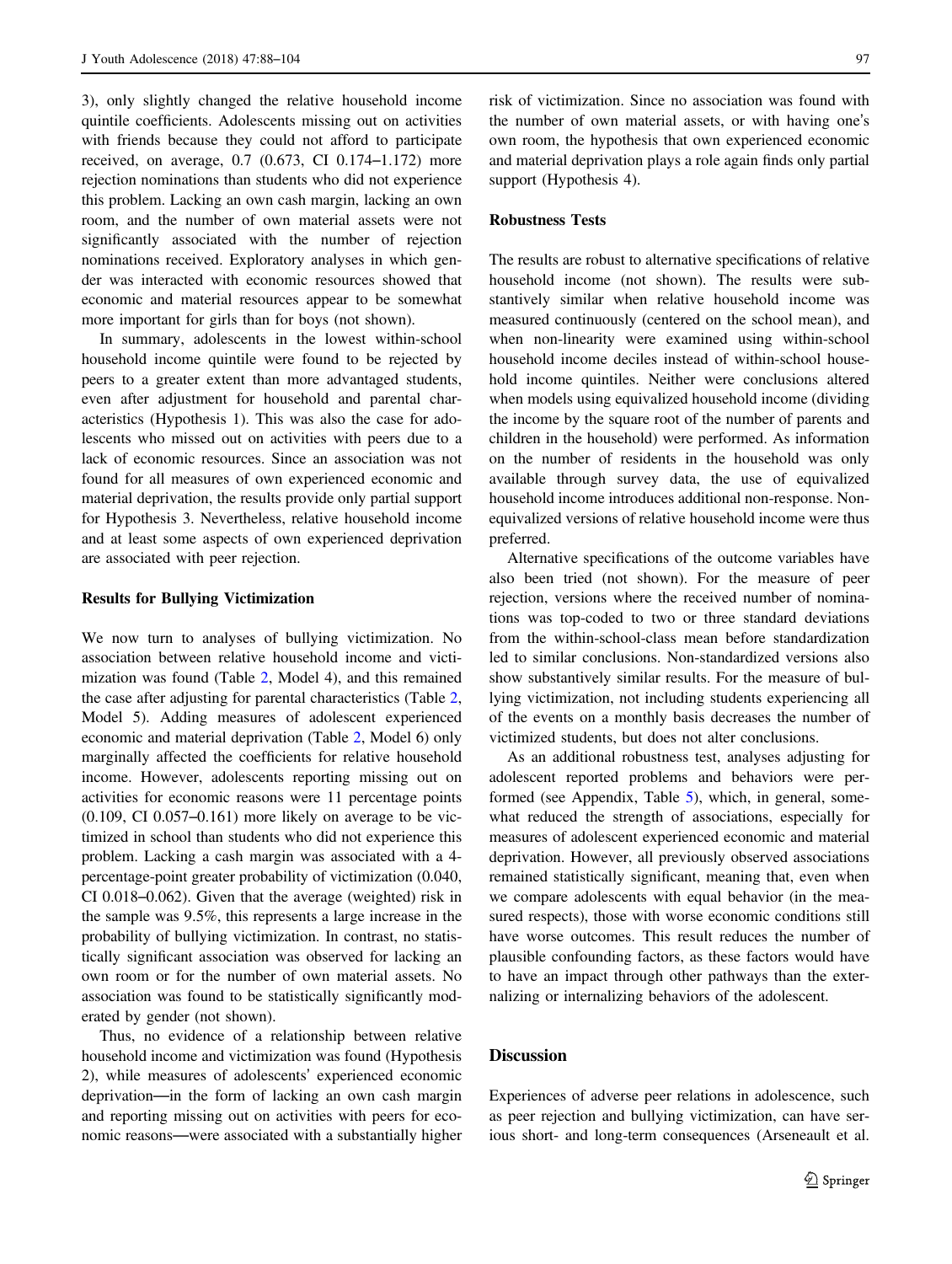[2010;](#page-14-0) Wolke and Lereya [2015](#page-16-0)). While risk factors connected to personal and behavioral characteristics have received substantial research attention, less is known about the extent to which socioeconomic factors play a role and, more specifically, whether economic resources are associated with the risk of experiencing adverse peer relations. Previous research examining this association have predominantly used household economic resources measured in absolute terms. In contrast, this article takes an adolescent-centered perspective, arguing that the economic resources likely to have repercussions for adverse peer relations are those that influence the ability to participate in consumption and activities on par with peers. Thus, household income was assessed relative to others in the same school, and self-reported indicators of economic and material deprivation were used to capture adolescents' own experienced economic conditions.

The results showed relative household income to be associated with peer rejection. Adolescents from households in the lowest within-school household income quintile were—also after adjustment for potentially confounding factors—rejected by school class peers to a greater extent than more advantaged students. Previous findings have shown an association also between relative household income and the number of friends (Hjalmarsson and Mood [2015\)](#page-15-0), which suggests that relative household income may have an effect on both positive and negative dimensions of peer relations during adolescence—perhaps because growing up in a household with less economic resources than others could make it difficult to reach normative expectations in one's peer group.

On the other hand, relative household income does not appear to matter for the risk of bullying victimization. This finding is largely in line with previous studies using absolute measures of household economic resources (Olsson [2007\)](#page-15-0), as well as with studies of various measures of socioeconomic background, which, in general, have found only weak associations with bullying victimization (Tippett and Wolke [2014\)](#page-16-0). Overall, it seems unlikely for measures of household economic resources—whether measured absolutely or relative to others in the same school—to have more than marginal effects on the risk of bullying victimization.

That relative household income was found to be associated with peer rejection, but not with bullying victimization, suggests that a low economic standing may yield lower peer status, but that this lower status is not necessarily translated into the more severe outcome of being bullied. It has been suggested that peer rejection implies a distancing that could be interpreted by potential perpetrators as a group sanctioning to target the rejected student, and that it might reduce the likelihood of bystanders to intervene in bullying situations (Hodges and Perry [1999](#page-15-0)). However, although peer rejection is likely to form part of the process leading up to victimization, economic resources is only one factor out of a larger set of risk factors for peer rejection, and the risk for bullying victimization is, in turn, also affected by many other circumstances (e.g., Kärnä et al. [2010](#page-15-0)). More research is needed on how risk factors relate to different forms of adverse peer relations, and on how risk- and protective factors combine to make students more or less vulnerable to becoming targets of bullying behavior (e.g., Knack et al. [2012](#page-15-0)), but household income is unlikely to be of any major importance for the risk of experiencing bullying victimization.

It should however be added that this study examined associations between relative household income and adverse peer relations on the individual level and within schools. There is an additional need for research focusing on whether economic characteristics on the school level, such as the economic conditions of the student body or the within-school economic inequality (e.g., Elgar et al. [2009\)](#page-15-0), are associated with the prevalence of bullying victimization on the school level.

When it comes to own experienced economic and material deprivation, adolescents missing out on activities with peers for economic reasons were rejected to a larger extent and had a substantially higher risk of victimization. Adolescents lacking an own cash margin were also in higher risk of victimization. These findings are in line with previous research on links between children's and adolescents' own experienced material deprivation and negative outcomes ranging from psychosomatic complaints to social isolation and bullying victimization (Plenty and Mood [2016](#page-15-0); Hjalmarsson and Mood [2015](#page-15-0); Olsson [2007](#page-15-0)).

Not all aspects of own experienced economic and material deprivation were associated with adverse peer relations, which could indicate that the impact of economic resources is more detrimental when it affects specific aspects of social relations, such as the ability to participate in activities, rather than when affecting ownership of material assets. However, it should be acknowledged that the measure of own material assets was fairly crude. In addition to mere ownership, the brand, version, or specific functions could have additional impact. It is also possible that, for instance, lacking one's own room could matter more in areas where access to an own room is the norm, than in areas where it is more common. More research from a child-centered perspective of economic resources thus appears to be needed. The links between household income and child experienced economic and material deprivation have been found to be fairly weak, at least in the Swedish context, and this can also be deduced from the results in this article as the coefficients for relative household income were largely unchanged when introducing adolescent-level economic variables. More research is needed on the determinants of adolescents' own economic and material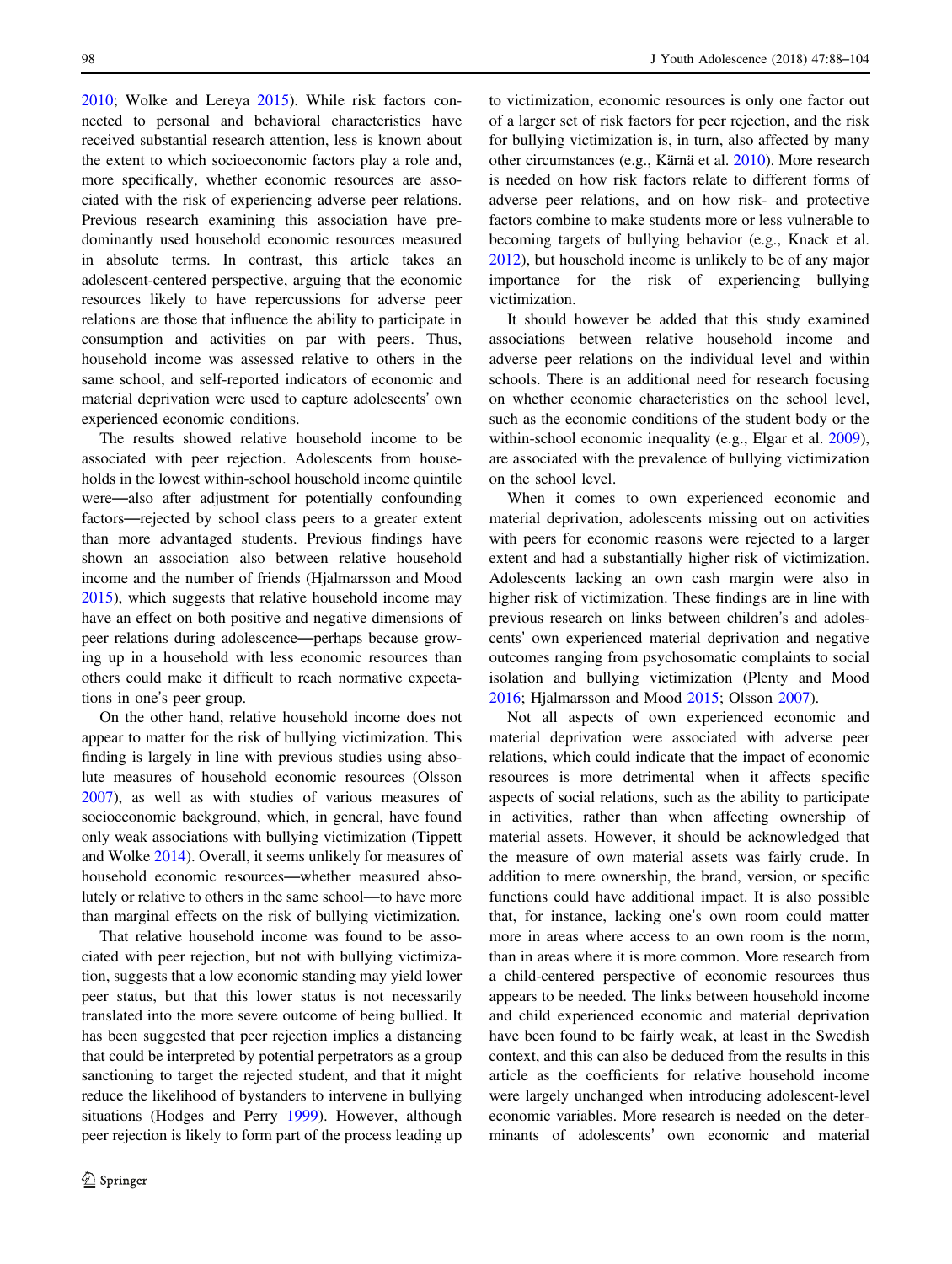conditions, for instance on the distribution of resources within families, their other income sources, consumption habits, and whether these differ based on characteristics such as gender, social class, or ethnicity.

This study is not without its limitations. First, the questions used to measure bullying victimization were related primarily to direct forms of bullying behavior. As the CILS4EU survey did not include questions regarding indirect- or cyber bullying victimization it remains for future research to address whether these, more indirect forms of bullying victimization, are associated with economic resources. A second limitation stems from the nature of cross-sectional data. While adverse peer relations are unlikely to affect household income, it is not as unlikely for peer rejection and bullying victimization to both be affected by economic and material deprivation and to affect adolescent perceptions of own experienced deprivation. More research on measures of own economic and material deprivation is needed to address this issue. Third, like all research using observational data, this study cannot entirely exclude the possibility that the observed patterns are generated by some other, here unobserved, characteristic or situation. Nevertheless, access to taxation and administrative register data made it possible to adjust for an extensive range of potential confounders using highly reliable measures and without introducing additional bias through selective non-response.

#### **Conclusion**

The link between economic resources and adolescents' peer relations has so far received limited research interest. This paper examines the association between economic resources and adverse peer relations using an adolescent-centered perspective of economic resources, involving both household income and own experienced economic and material assets, as well as two distinct forms of adverse peer relations: peer rejection and bullying victimization. The results showed that adolescents from households with a lower income than others in the same school were rejected by school class peers to a greater extent than students from more affluent households. Relative household income was not, however, found to be associated with bullying victimization; a finding largely in line with previous research using absolute measures of household economic resources

(Olsson [2007](#page-15-0)). These results suggest that while low relative household income is associated with unfavorable relations with peers, this does not necessarily translate into the more severe outcome of being bullied. In contrast, adolescents' own experienced economic deprivation when related to problems of participation—was found to be associated with peer rejection and bullying victimization. Therefore, as far as peer rejection and bullying victimization is concerned, policies targeting the household economy are likely to be less efficient than policies directly targeting adolescents.

Acknowledgements The author is grateful for comments on earlier versions of the present study from participants at the 1st International CILS4EU user conference and at the Annual meeting of the Swedish part of the European Social Policy Analysis Network (ESPAnet); from participants at internal seminars within the Level-of-Living unit at the Swedish Institute for Social Research and within the Swedish CILS4EU-group. I am particularly grateful for comments from Carina Mood, Jenny Torssander, Stephanie Plenty, Peter Fallesen, Roujman Shahbazian, Jan O. Jonsson, and Johan Westerman.

Funding The present study was funded by grants from the Swedish Research Council for Health, Working Life, and Welfare (FORTE) (grant no. 2012–1741 and grant no. 2016-07099). The CILS4EUproject was funded by the New Opportunities for Research Funding Agency Co-operation in Europe (NORFACE).

#### Compliance with Ethical Standards

Conflict of Interest The author declare that he has no competing interests.

Ethical Approval The study received ethical approval from the Regional Ethics Committee, Stockholm. Approval reference number 2010/1557–31/5.

Informed Consent Informed consent was obtained from all participating students and from their parents.

Open Access This article is distributed under the terms of the Creative Commons Attribution 4.0 International License [\(http://crea](http://creativecommons.org/licenses/by/4.0/) [tivecommons.org/licenses/by/4.0/](http://creativecommons.org/licenses/by/4.0/)), which permits unrestricted use, distribution, and reproduction in any medium, provided you give appropriate credit to the original author(s) and the source, provide a link to the Creative Commons license, and indicate if changes were made.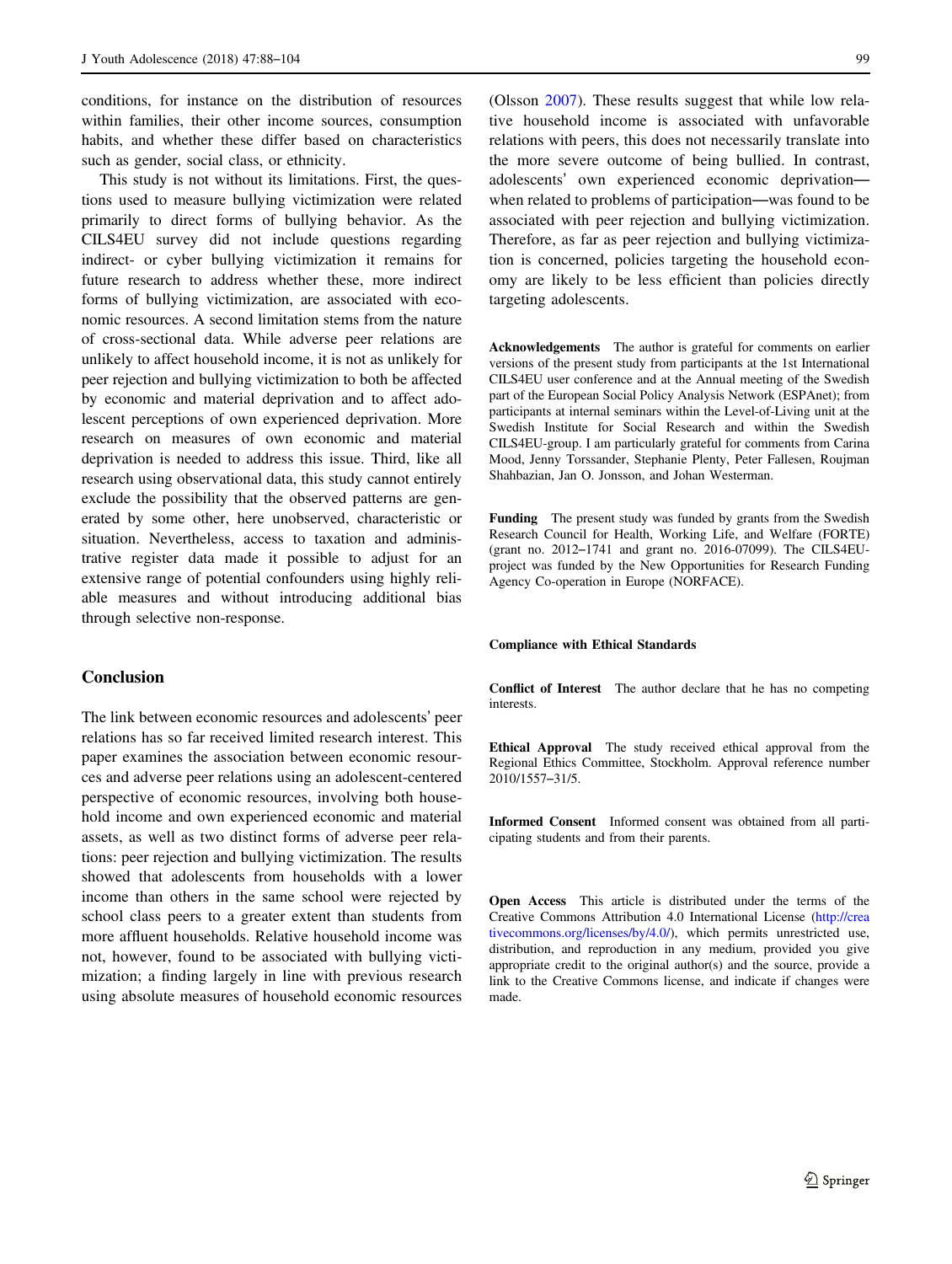# <span id="page-12-0"></span>Appendix

# Table 3

|  | <b>Table 3</b> Regression of received rejection nominations (Models 1–3) and the probability of bullying victimization (Models 4–6) on relative |  |  |  |
|--|-------------------------------------------------------------------------------------------------------------------------------------------------|--|--|--|
|  | household income, own economic and material deprivation, and control variables using casewise deletion instead of multiple imputation. Models   |  |  |  |
|  | 1-3 give OLS regression coefficients, whereas Models 4-6 give average marginal effects from logistic regressions                                |  |  |  |

|                                            |            | Peer rejection ( $n = 3302$ ) |            |          | Bullying victimization ( $n = 3929$ ) |            |  |
|--------------------------------------------|------------|-------------------------------|------------|----------|---------------------------------------|------------|--|
|                                            | Model 1    | Model 2                       | Model 3    | Model 4  | Model 5                               | Model 6    |  |
| Household income (ref., Quintile 3)        |            |                               |            |          |                                       |            |  |
| Quintile 1                                 | $0.747**$  | $0.531**$                     | $0.529**$  | $-0.003$ | $-0.023$                              | $-0.023$   |  |
|                                            | (0.159)    | (0.179)                       | (0.179)    | (0.019)  | (0.020)                               | (0.020)    |  |
| Quintile 2                                 | $0.356*$   | 0.252                         | 0.234      | 0.005    | $-0.007$                              | $-0.010$   |  |
|                                            | (0.154)    | (0.159)                       | (0.160)    | (0.020)  | (0.021)                               | (0.020)    |  |
| Quintile 4                                 | $-0.041$   | 0.019                         | 0.022      | 0.008    | 0.013                                 | 0.015      |  |
|                                            | (0.137)    | (0.137)                       | (0.135)    | (0.019)  | (0.020)                               | (0.020)    |  |
| Quintile 5                                 | $-0.089$   | 0.018                         | 0.023      | $-0.012$ | $-0.007$                              | $-0.004$   |  |
|                                            | (0.152)    | (0.152)                       | (0.154)    | (0.017)  | (0.017)                               | (0.017)    |  |
| Not living with both parents               |            | 0.123                         | 0.103      |          | $0.031*$                              | $0.028*$   |  |
|                                            |            | (0.134)                       | (0.135)    |          | (0.013)                               | (0.013)    |  |
| Parental education (ref., Upper secondary) |            |                               |            |          |                                       |            |  |
| Comprehensive school or lower              |            | 0.355                         | 0.312      |          | 0.009                                 | 0.006      |  |
|                                            |            | (0.288)                       | (0.288)    |          | (0.031)                               | (0.029)    |  |
| University                                 |            | $-0.256**$                    | $-0.239**$ |          | 0.003                                 | 0.006      |  |
|                                            |            | (0.087)                       | (0.087)    |          | (0.012)                               | (0.012)    |  |
| Migration background (ref., Majority)      |            |                               |            |          |                                       |            |  |
| Second generation                          |            | $0.316*$                      | 0.268      |          | $-0.050**$                            | $-0.047**$ |  |
|                                            |            | (0.135)                       | (0.150)    |          | (0.013)                               | (0.013)    |  |
| First generation, $\geq 2$ years           |            | 0.197                         | 0.083      |          | 0.007                                 | 0.001      |  |
|                                            |            | (0.202)                       | (0.228)    |          | (0.028)                               | (0.025)    |  |
| First generation, $<$ 2 years              |            | $2.783**$                     | 2.770**    |          | 0.129                                 | 0.132      |  |
|                                            |            | (0.497)                       | (0.508)    |          | (0.120)                               | (0.107)    |  |
| Parent has disability pension              |            | 0.399*                        | 0.355      |          | 0.049                                 | 0.038      |  |
|                                            |            | (0.195)                       | (0.196)    |          | (0.028)                               | (0.025)    |  |
| Parent is unemployed                       |            | 0.360                         | 0.343      |          | 0.015                                 | 0.014      |  |
|                                            |            | (0.200)                       | (0.203)    |          | (0.025)                               | (0.025)    |  |
| Misses activities due to lack of money     |            |                               | $0.679*$   |          |                                       | $0.097**$  |  |
|                                            |            |                               | (0.273)    |          |                                       | (0.025)    |  |
| Adolescent lacks cash margin               |            |                               | 0.102      |          |                                       | $0.044**$  |  |
|                                            |            |                               | (0.101)    |          |                                       | (0.011)    |  |
| Adolescent lacks own room                  |            |                               | 0.314      |          |                                       | 0.002      |  |
|                                            |            |                               | (0.223)    |          |                                       | (0.022)    |  |
| Own material resources (0-4)               |            |                               | 0.023      |          |                                       | $-0.005$   |  |
|                                            |            |                               | (0.047)    |          |                                       | (0.006)    |  |
| Cognitive test score (centered)            | $-0.052**$ | $-0.046**$                    | $-0.044**$ |          |                                       |            |  |
|                                            | (0.012)    | (0.011)                       | (0.012)    |          |                                       |            |  |
| Girl                                       | $-0.340**$ | $-0.344**$                    | $-0.339**$ | $-0.006$ | $-0.007$                              | $-0.011$   |  |
|                                            | (0.121)    | (0.121)                       | (0.121)    | (0.012)  | (0.012)                               | (0.012)    |  |
| Age at interview (centered)                | $-0.228$   | $-0.254$                      | $-0.262$   | 0.007    | 0.004                                 | 0.004      |  |
|                                            | (0.137)    | (0.139)                       | (0.137)    | (0.016)  | (0.016)                               | (0.015)    |  |
|                                            |            |                               |            |          |                                       |            |  |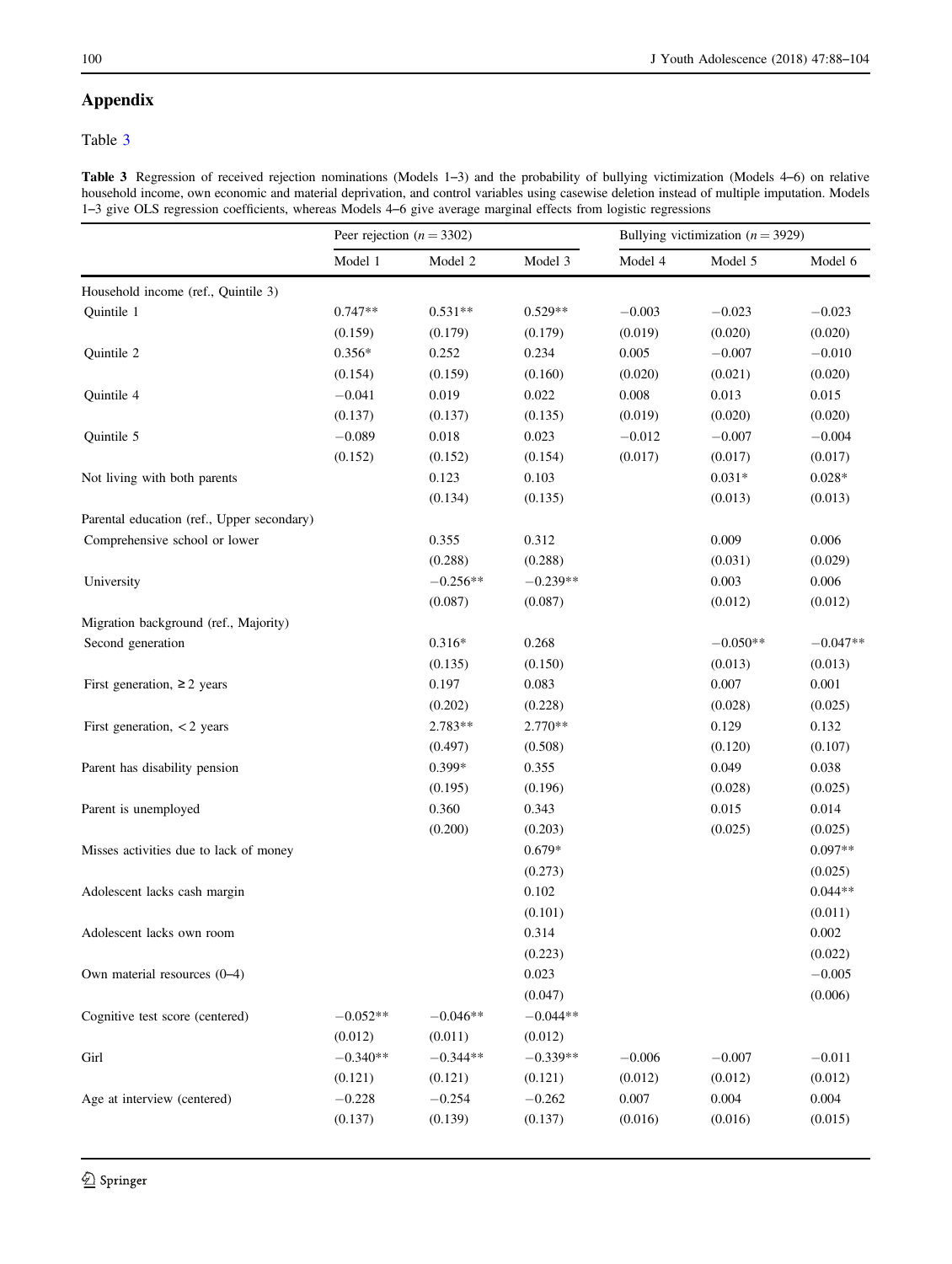#### <span id="page-13-0"></span>Table 3 continued

|           | Peer rejection ( $n = 3302$ ) |          |           | Bullying victimization $(n = 3929)$ |         |         |
|-----------|-------------------------------|----------|-----------|-------------------------------------|---------|---------|
|           | Model 1                       | Model 2  | Model 3   | Model 4                             | Model 5 | Model 6 |
| Constant  | $-0.239*$                     | $-0.239$ | $-0.385*$ |                                     |         |         |
|           | (0.120)                       | (0.127)  | (0.179)   |                                     |         |         |
| R-squared | 0.036                         | 0.053    | 0.060     |                                     |         |         |

Robust standard errors in parentheses

 $*_{p}$  < 0.05,  $*_{p}$  < 0.01

#### Table 4

| (weighted) among outcome and<br>1 Bullying victimization                                     |  |
|----------------------------------------------------------------------------------------------|--|
| predictor variables in the<br>$0.14**$                                                       |  |
| 2 Peer rejection<br>analytical sample<br>$-0.14**$<br>3 Relative household income<br>$-0.01$ |  |
| $0.10**$<br>$-0.05**$<br>$0.11**$<br>4 Misses out on activities                              |  |
| $0.06**$<br>$-0.08**$<br>$0.15**$<br>$0.09**$<br>5 Cash margin<br>-                          |  |
| $0.07**$<br>0.03<br>0.00<br>$-0.11**$<br>0.02<br>6 Own room                                  |  |
| $-0.17**$<br>0.00<br>0.02<br>$-0.07**$<br>$-0.14**$<br>7 Own material assets<br>$-0.03$      |  |

 $N = 3919$ ; Correlations with peer rejection uses the rejection sub-sample ( $N = 3443$ )

\*p < .05, \*\*p < .01

#### Table 5

Table 5 Regression of received rejection nominations (Model 3 and Model 3b) and probability of bullying victimization (Model 6 and Model 6b) on relative household income, own economic and material deprivation, and control variables. Model 3 and Model 6 are equivalent to the corresponding models in Table 2. Model 3b and Model 6b include additional control variables for internalizing and externalizing behaviour

|                                            |           | Peer rejection ( $n = 3895$ ) |          | Bullying victimization ( $n = 4548$ ) |  |
|--------------------------------------------|-----------|-------------------------------|----------|---------------------------------------|--|
|                                            | Model 3   | Model 3b                      | Model 6  | Model 6b                              |  |
| Household income (ref., Quintile 3)        |           |                               |          |                                       |  |
| Quintile 1                                 | $0.551**$ | $0.564**$                     | $-0.011$ | $-0.008$                              |  |
|                                            | (0.163)   | (0.162)                       | (0.017)  | (0.016)                               |  |
| <b>Ouintile 2</b>                          | 0.271     | 0.242                         | 0.000    | $-0.006$                              |  |
|                                            | (0.157)   | (0.155)                       | (0.018)  | (0.017)                               |  |
| Quintile 4                                 | 0.010     | 0.024                         | 0.016    | 0.019                                 |  |
|                                            | (0.133)   | (0.133)                       | (0.018)  | (0.017)                               |  |
| Quintile 5                                 | $-0.026$  | $-0.016$                      | 0.002    | 0.004                                 |  |
|                                            | (0.153)   | (0.151)                       | (0.016)  | (0.015)                               |  |
| Not living with both parents               | 0.033     | $-0.050$                      | $0.028*$ | 0.018                                 |  |
|                                            | (0.124)   | (0.122)                       | (0.012)  | (0.011)                               |  |
| Parental education (ref., Upper secondary) |           |                               |          |                                       |  |
| Comprehensive school or lower              | 0.191     | 0.195                         | $-0.007$ | $-0.014$                              |  |
|                                            | (0.249)   | (0.248)                       | (0.024)  | (0.023)                               |  |
| University                                 | $-0.205*$ | $-0.198*$                     | 0.009    | 0.006                                 |  |
|                                            | (0.079)   | (0.078)                       | (0.012)  | (0.012)                               |  |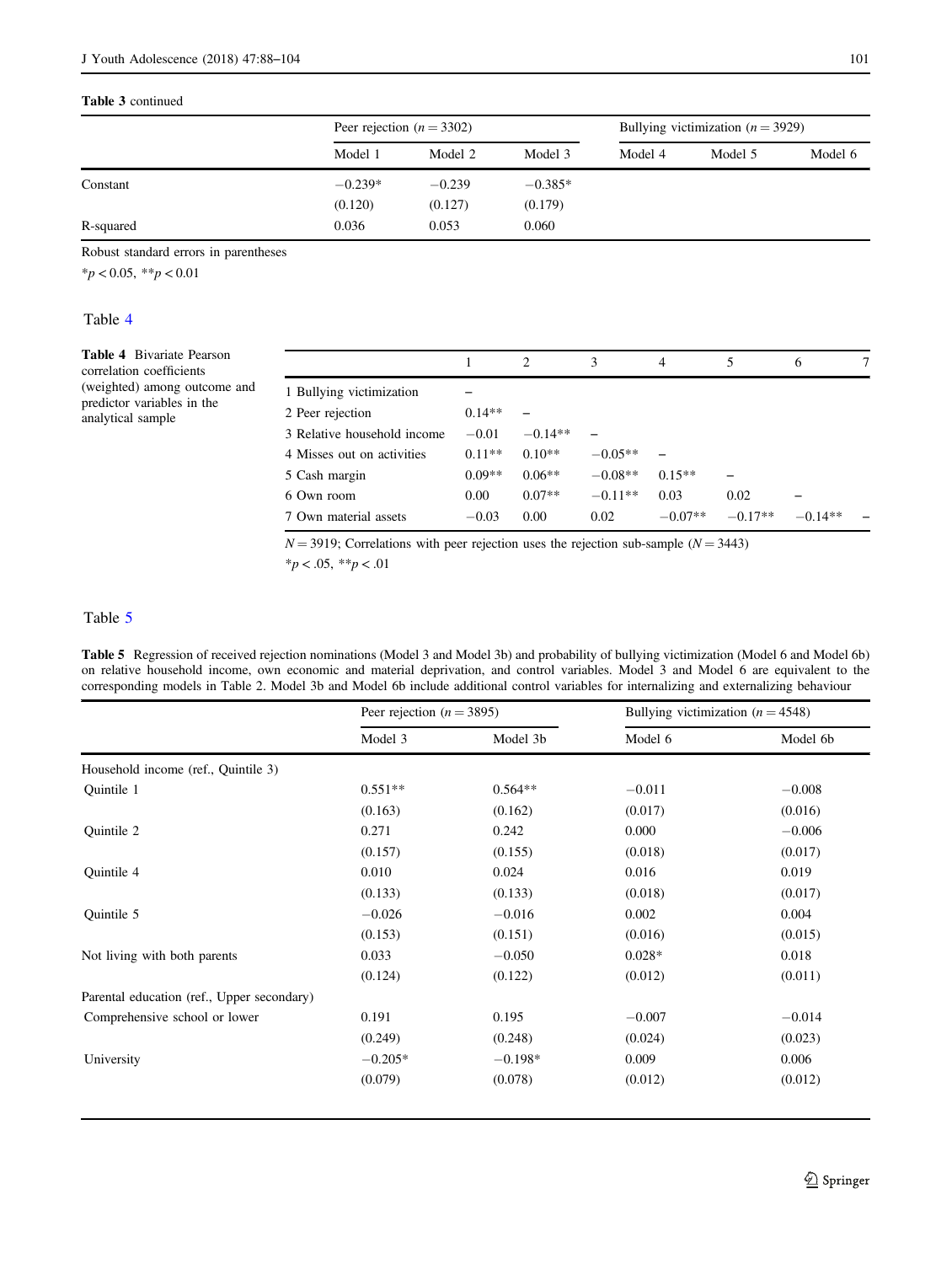#### <span id="page-14-0"></span>Table 5 continued

|                                        | Peer rejection ( $n = 3895$ ) |            | Bullying victimization ( $n = 4548$ ) |            |
|----------------------------------------|-------------------------------|------------|---------------------------------------|------------|
|                                        | Model 3                       | Model 3b   | Model 6                               | Model 6b   |
| Migration background (ref., Majority)  |                               |            |                                       |            |
| Second generation                      | 0.258                         | 0.239      | $-0.042**$                            | $-0.038**$ |
|                                        | (0.139)                       | (0.138)    | (0.013)                               | (0.013)    |
| First generation $\geq$ 2years         | 0.245                         | 0.253      | 0.004                                 | 0.012      |
|                                        | (0.212)                       | (0.215)    | (0.022)                               | (0.021)    |
| First generation, $<$ 2 years          | 2.304**                       | 2.320**    | 0.122                                 | 0.080      |
|                                        | (0.463)                       | (0.465)    | (0.123)                               | (0.093)    |
| Parent has disability pension          | $0.457*$                      | $0.420*$   | 0.031                                 | 0.026      |
|                                        | (0.194)                       | (0.194)    | (0.024)                               | (0.023)    |
| Parent is unemployed                   | 0.328                         | 0.285      | 0.001                                 | $-0.004$   |
|                                        | (0.185)                       | (0.180)    | (0.021)                               | (0.019)    |
| Misses activities due to lack of money | $0.673**$                     | $0.516*$   | $0.109**$                             | $0.065**$  |
|                                        | (0.253)                       | (0.254)    | (0.027)                               | (0.023)    |
| Adolescent lacks cash margin           | 0.092                         | 0.103      | $0.040**$                             | $0.028**$  |
|                                        | (0.097)                       | (0.097)    | (0.011)                               | (0.011)    |
| Adolescent lacks own room              | 0.267                         | 0.278      | 0.007                                 | 0.008      |
|                                        | (0.216)                       | (0.219)    | (0.024)                               | (0.023)    |
| Own material resources (0-4)           | 0.017                         | $-0.000$   | $-0.006$                              | $-0.007$   |
|                                        | (0.047)                       | (0.046)    | (0.006)                               | (0.005)    |
| Externalizing behaviour                |                               | $0.645**$  |                                       | 0.022      |
|                                        |                               | (0.174)    |                                       | (0.012)    |
| Internalizing problems                 |                               | 0.155      |                                       | $0.095**$  |
|                                        |                               | (0.085)    |                                       | (0.007)    |
| Cognitive test score (centered)        | $-0.058**$                    | $-0.054**$ |                                       |            |
|                                        | (0.011)                       | (0.011)    |                                       |            |
| Girl                                   | $-0.306**$                    | $-0.348**$ | $-0.013$                              | $-0.050**$ |
|                                        | (0.117)                       | (0.120)    | (0.012)                               | (0.012)    |
| Age at interview (centered)            | $-0.230$                      | $-0.232$   | 0.002                                 | 0.003      |
|                                        | (0.124)                       | (0.124)    | (0.014)                               | (0.014)    |
| Constant                               | $-0.322$                      | $-0.496**$ |                                       |            |
|                                        | (0.178)                       | (0.181)    |                                       |            |

Robust standard errors in parentheses

 $*_{p}$  < 0.05,  $*_{p}$  < 0.01

#### References

- Arseneault, L., Bowes, L., & Shakoor, S. (2010). Bullying victimization in youths and mental health problems: 'Much ado about nothing'? Psychological Medicine, 40(5), 717–729.
- Attree, P. (2006). The social costs of child poverty: A systematic review of the qualitative evidence. Children & Society, 20(1), 54–66.
- Bernburg, J. G., Thorlindsson, T., & Sigfusdottir, I. D. (2009). Relative deprivation and adolescent outcomes in Iceland: A multilevel test. Social Forces, 87(3), 1223–1250.
- Boivin, M., Dodge, K. A., & Coie, J. D. (1995). Individual-group behavioral similarity and peer status in experimental play groups of boys: The social misfit revisited. Journal of Personality and Social Psychology, 69(2), 269.
- Bolger, K. E., Patterson, C. J., Thompson, W. W., & Kupersmidt, J. B. (1995). Psychosocial adjustment among children experiencing persistent and intermittent family economic hardship. Child Development, 66(4), 1107–1129.
- Chaux, E., & Castellanos, M. (2015). Money and age in schools: Bullying and power imbalances. Aggressive Behavior, 41(3), 280–293.
- Cillessen, A. H. N., & Marks, P. E. L. (2011). Conceptualizing and measuring popularity. In A. H. N. Cillessen, D. Schwartz & L. Mayeux (Eds.), Popularity in the Peer System (pp. 25–56). New York; London: Guilford Press.
- CILS4EU. (2016). Children of Immigrants Longitudinal Survey in Four European Countries. Technical Report. Wave 1 – 2010/ 2011, v1.2.0. Mannheim: Mannheim University.
- Due, P., Damsgaard, M. T., Lund, R., & Holstein, B. E. (2009a). Is bullying equally harmful for rich and poor children?: A study of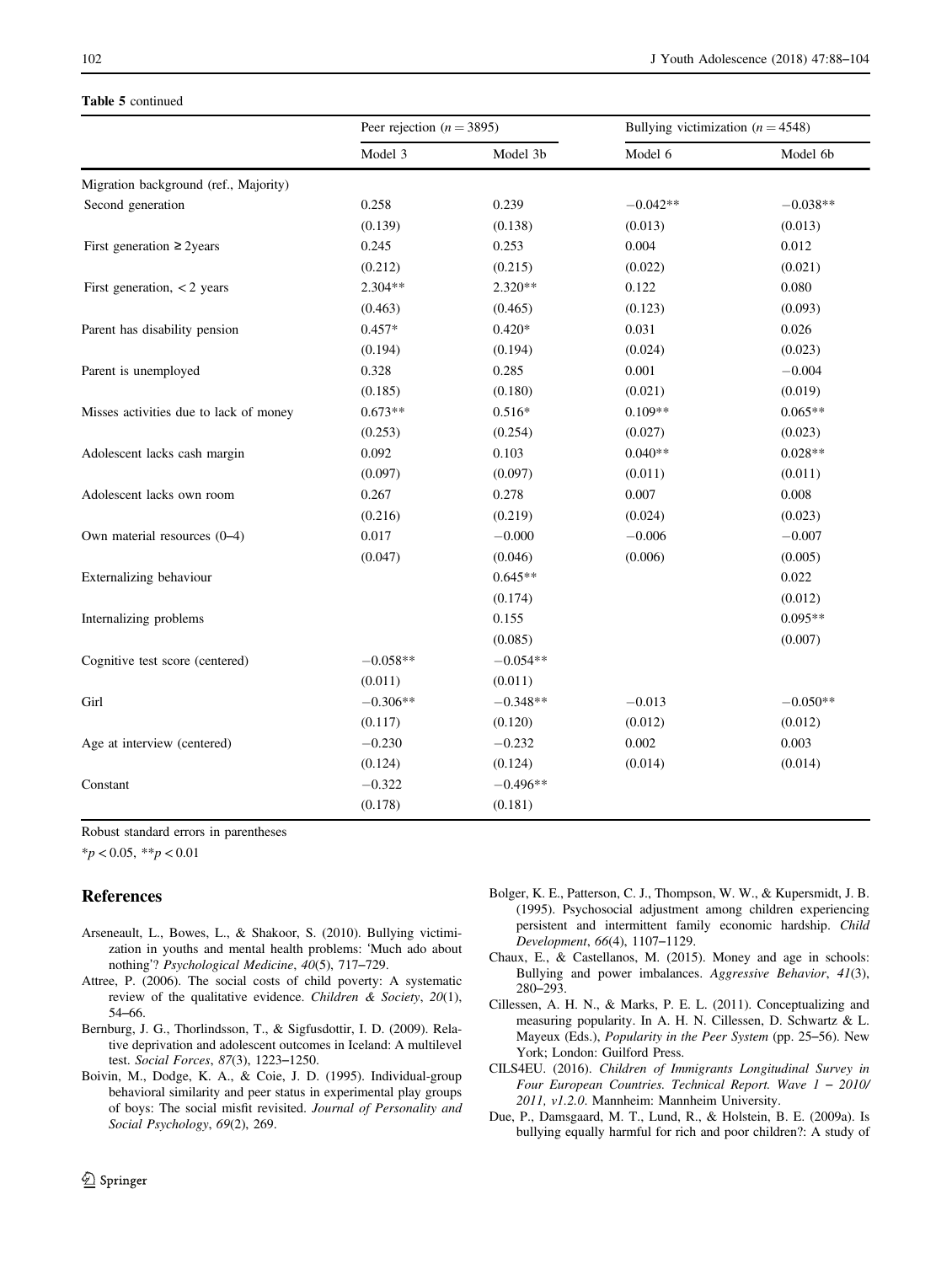<span id="page-15-0"></span>bullying and depression from age 15 to 27. The European Journal of Public Health, 19(5), 464–469.

- Due, P., Merlo, J., Harel-Fisch, Y., Damsgaard, M. T., Holstein, B. E., Hetland, J., Currie, C., Gabhainn, S. N., de Matos, M. G., & Lynch, J. (2009b). Socioeconomic inequality in exposure to bullying during adolescence: A comparative, cross-sectional, multilevel study in 35 countries. American Journal of Public Health, 99(5), 907–914.
- Elgar, F. J., Craig, W., Boyce, W., Morgan, A., & Vella-Zarb, R. (2009). Income inequality and school bullying: Multilevel study of adolescents in 37 countries. Journal of Adolescent Health Care, 45(4), 351–359.
- Fernqvist, S. (2013). En erfarenhet rikare?: En kvalitativ studie av barns strategier och barnfattigdomens villkor i välfärdsstaten (Doctoral dissertation). Acta Universitatis Upsaliensis. [http://](http://www.diva-portal.org/smash/record.jsf?pid=diva2%3A571574&dswid=238) [www.diva-portal.org/smash/record.jsf?pid](http://www.diva-portal.org/smash/record.jsf?pid=diva2%3A571574&dswid=238)=diva2%3A571574& [dswid](http://www.diva-portal.org/smash/record.jsf?pid=diva2%3A571574&dswid=238)=238
- Fransson, E., Låftman, S. B., Östberg, V., Hjern, A., & Bergström, M. (2017). The Living Conditions of Children with Shared Residence – the Swedish Example. Child Indicators Research. Advance online publication. [https://doi.org/10.1007/s12187-017-](https://doi.org/10.1007/s12187-017-9443-1) [9443-1](https://doi.org/10.1007/s12187-017-9443-1)
- Frisén, A., Holmqvist, K., & Oscarsson, D. (2008). 13-year-olds' perception of bullying: Definitions, reasons for victimisation and experience of adults' response. Educational Studies, 34(2), 105–117.
- Hjalmarsson, S., & Mood, C. (2015). Do poorer youth have fewer friends? The role of household and child economic resources in adolescent school-class friendships. Children and Youth Services Review, 57, 201–211.
- Hjern, A., Rajmil, L., Bergström, M., Berlin, M., Gustafsson, P. A., & Modin, B. (2013). Migrant density and well-being—A national school survey of 15-year-olds in Sweden. The European Journal of Public Health, 23(5), 823–828.
- Hodges, E. V., & Perry, D. G. (1999). Personal and interpersonal antecedents and consequences of victimization by peers. Journal of Personality and Social Psychology, 76(4), 677.
- Inchley, J., & Currie, D. (2016). Health Policy for Children and Adolescents No. 7. Growing up unequal: gender and socioeconomic differences in young people's health and well-being. Health Behaviour in School-aged Children Study: International Report from the 2013/2014 Survey. Geneva: World Health Organization.
- Jiang, X. L., & Cillessen, A. H. N. (2005). Stability of continuous measures of sociometric status: A meta-analysis. Developmental Review, 25(1), 1–25.
- Juvonen, J., & Graham, S. (2014). Bullying in schools: The power of bullies and the plight of victims. Annual Review of Psychology, 65, 159–185.
- Juvonen, J., & Gross, E. F. (2005). The rejected and the bullied: Lessons about social misfits from developmental psychology. In D. Kipling (Ed.), The social outcast: Ostracism, social exclusion, rejection, and bullying. New York: Psychology Press. (2005).
- Kalter, F., Heath, A. F., Hewstone, M., Jonsson, J. O., Kalmijn, M., Kogan, I., & Van Tubergen, F. (2013). Children of Immigrants Longitudinal Survey in Four European Countries (CILS4EU). GESIS Data Archive, Cologne. ZA5353 Data file Version, 1.
- Kärnä, A., Voeten, M., Poskiparta, E., & Salmivalli, C. (2010). Vulnerable children in varying classroom contexts: Bystanders' behaviors moderate the effects of risk factors on victimization. Merrill-Palmer Quarterly, 56(3), 261–282.
- Knack, J. M., Tsar, V., Vaillancourt, T., Hymel, S., & McDougall, P. (2012). What protects rejected adolescents from also being bullied by their peers? The moderating role of peer-valued characteristics. Journal of Research on Adolescence, 22(3), 467–479.
- Kochuyt, T. (2004). Giving away one's poverty. On the consumption of scarce resources within the family. The Sociological Review, 52(2), 139–161.
- Kornrich, S., & Furstenberg, F. (2013). Investing in children: Changes in parental spending on children, 1972–2007. Demography, 50 (1), 1–23.
- Lemstra, M. E., Nielsen, G., Rogers, M. R., Thompson, A. T., & Moraros, J. S. (2012). Risk indicators and outcomes associated with bullying in youth aged 9–15 years. Canadian Journal of Public Health, 103(1), 9–13.
- Main, G., & Bradshaw, J. (2014). Children's necessities: Trends over time in perceptions and ownership. Journal of Poverty and Social Justice, 22(3), 193–208.
- Marks, P. E., Babcock, B., Cillessen, A. H., & Crick, N. R. (2013). The effects of participation rate on the internal reliability of peer nomination measures. Social Development, 22(3), 609–622.
- Mood, C. (2010). Logistic regression: Why we cannot do what we think we can do, and what we can do about it. European Sociological Review, 26(1), 67–82.
- Mood, C., & Jonsson, J. O. (2015). Trends in child poverty in Sweden: parental and child reports. Child Indicators Research, 9, 825–854.
- Newcomb, A. F., & Bukowski, W. M. (1983). Social impact and social preference as determinants of children's peer group status. Developmental Psychology, 19(6), 856.
- Nordhagen, R., Nielsen, A., Stigum, H., & Köhler, L. (2005). Parental reported bullying among nordic children: a population‐based study. Child: Care, Health and Development, 31(6), 693–701.
- Olsson, E. (2007). The economic side of social relations: Household poverty, adolescents' own resources and peer relations. European Sociological Review, 23(4), 471–485.
- Olweus, Dan (1993). Bullying at School: What we know and what we can do. Oxford: Blackwell.
- Patterson, C. J., Kupersmidt, J. B., & Vaden, N. A. (1990). Income level, gender, ethnicity, and household composition as predictors of children's school-based competence. Child Development, 61 (2), 485–494.
- Patterson, C. J., Vaden, N. A., & Kupersmidt, J. B. (1991). Family background, recent life events and peer rejection during childhood. Journal of Social and Personal Relationships, 8(3), 347–361.
- Plenty, S., & Jonsson, J. O. (2017). Social exclusion among peers: The role of immigrant status and classroom immigrant density. Journal of Youth and Adolescence, 46(6), 1275–1288.
- Plenty, S., & Mood, C. (2016). Money, peers and parents: social and economic aspects of inequality in youth wellbeing. Journal of Youth and Adolescence, 45(7), 1294–1308.
- Reijntjes, A., Kamphuis, J. H., Prinzie, P., & Telch, M. J. (2010). Peer victimization and internalizing problems in children: A metaanalysis of longitudinal studies. Child Abuse & Neglect, 34(4), 244–252.
- Ridge, T. (2011). The everyday costs of poverty in childhood: A review of qualitative research exploring the lives and experiences of low-income children in the UK. Children & Society, 25(1), 73–84.
- Salmivalli, C., & Isaacs, J. (2005). Prospective relations among victimization, rejection, friendlessness, and children's self and peer perceptions. Child Development, 76(6), 1161–1171.
- Scholte, R. H. J., Burk, W. J., & Overbeek, G. (2013). Divergence in self- and peer-reported victimization and its association to concurrent and prospective adjustment. Journal of Youth and Adolescence, 42(12), 1789–1800.
- Schuster, B. (2001). Rejection and victimization by peers. In J. Juvonen & S. Graham (Eds.), Peer harassment in school: The plight of the vulnerable and victimized. New York: Guilford Press.